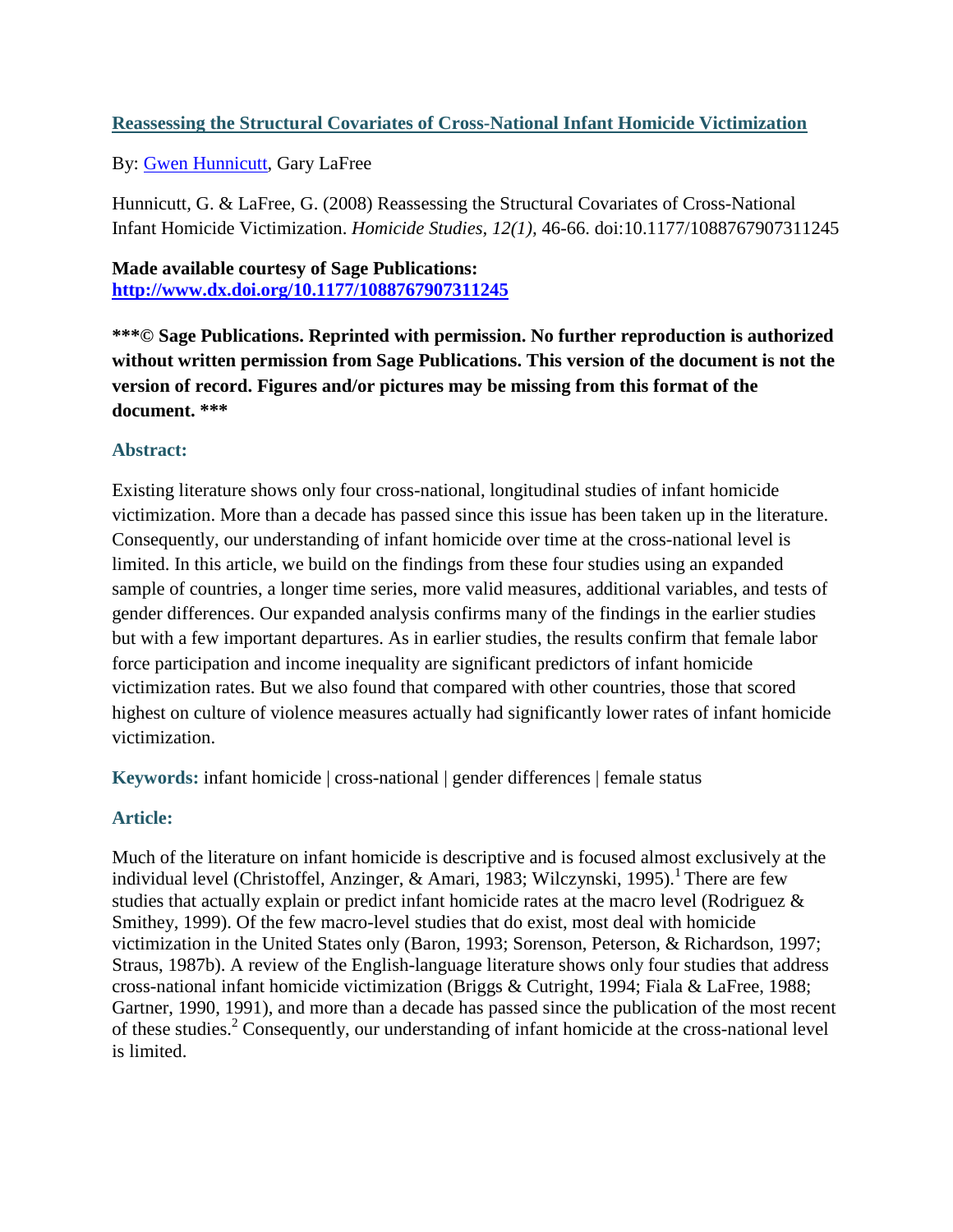In this article, we build on these four earlier studies by (a) including a longer time series, (b) adding additional relevant independent variables, (c) expanding the sample of countries included, and (d) testing for gender differences.

## **Four Existing Studies on International Infant Homicide Victimization**

Fiala and LaFree (1988) conceived of child homicide as an extreme form of child abuse. Using data from a single year, they tested four theoretical perspectives on child abuse: economic stress, social disorganization, culture of violence, and social isolation. Their models examined the homicide victimization rates of infants (aged 0 to 1) and children (aged 1 to 4). Their sample included 22 lesser developed countries and 18 developed countries. Their analysis covered a single year, 1974. Their analysis supported the economic stress hypothesis for the homicide victimization of infants, but in an interesting way. Neither the inequality nor unemployment measures were statistically significant. Instead, the connection between economic stress and infant homicide victimization rates was mediated by the status of women and through government spending on programs that reduce economic stress. The implication here is that general economic stress may have some explanatory power for the homicide victimization rates of other age groups, but for infant homicide, economic stress is bound up with economic conditions for women in particular. Indeed, female labor force participation and females in tertiary education (conceptualized as a general measure of female status) emerged as the most important explanatory variables for cross-national infant homicide victimization rates.

Gartner (1990) developed and tested a model of cross-national and temporal variation in homicide victimization rates by using age-specific victimization data from 18 industrialized nations for the years 1965 to 1980. She argued that a country's homicide victimization rates are shaped by four contexts: material, integrative, demographic, and cultural. Gartner found that some indicators are general in that they predict homicide victimization rates for all age and gender groups, whereas other variables predict homicide victimization rates for specific age or gender categories. For instance, income inequality, divorce, and weak social integration were not significant homicide risk factors for children, but they were for adults. In fact, welfare spending was the only variable that was significant for all age groups, and this effect was strongest for younger age groups. Gartner found three statistically significant predictors of infant homicide victimization rates: Infant homicides were higher when female labor force participation (included as part of the demographic context) and battle deaths (cultural context) were higher, and they were lower when welfare spending (material context) was higher.

In a related study published a year later, Gartner (1991) explored whether certain types of family structures increase infants' (aged 0 to 1) and children's (aged 1 to 4) vulnerability to homicide. Gartner found that the predictors of infant homicide victimization are different than those for other age groups. She found that percentage of teen births, battle deaths, and female labor force participation all increase infant homicide victimization, particularly in countries with lower expenditures on social welfare programs.

Briggs and Cutright (1994) explored model specification with regard to crossnational, agespecific homicide. They began with all the variables used in Gartner's (1990, 1991) and Fiala and LaFree's (1988) models and tested them in an expanded model that included several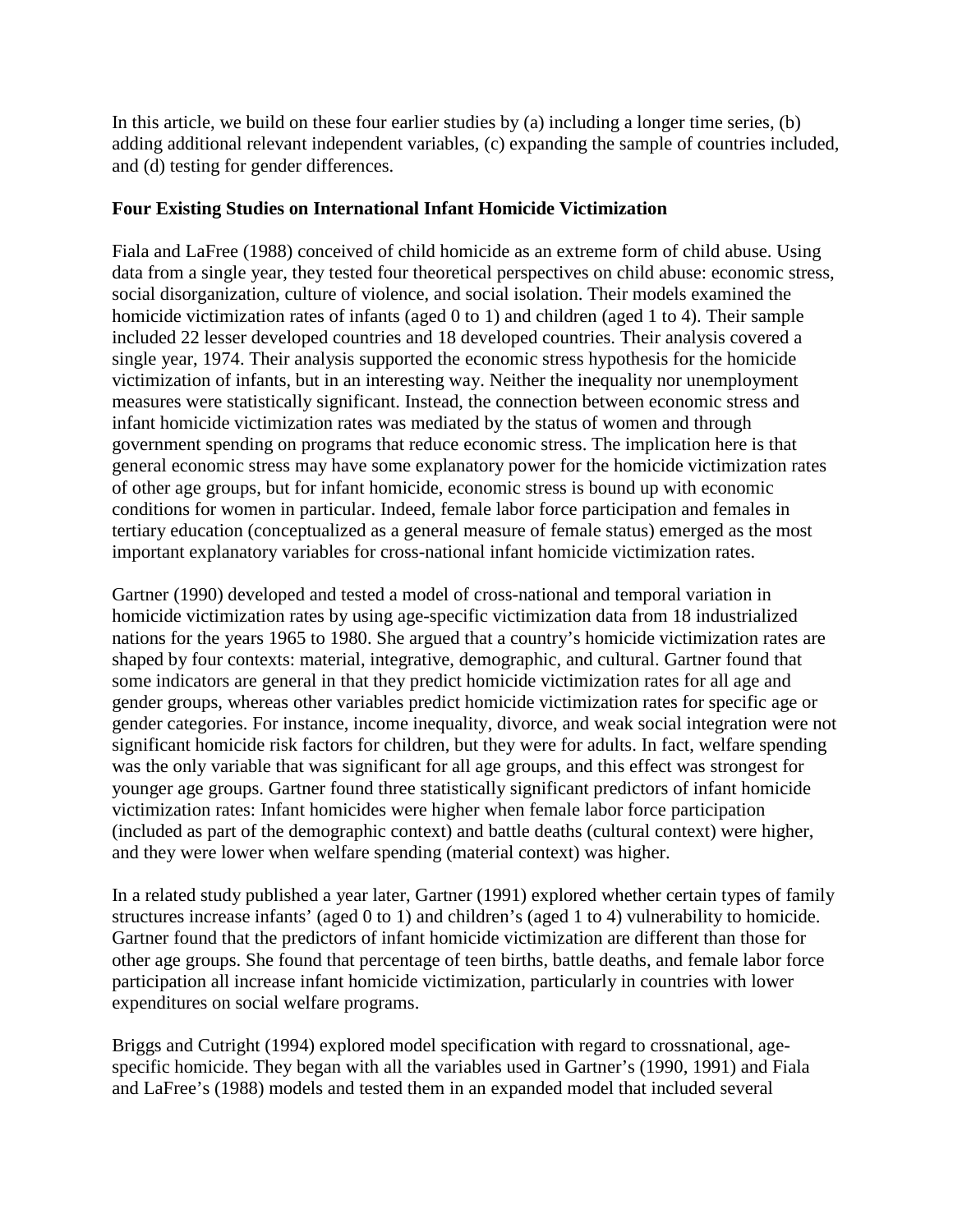additional measures. Briggs and Cutright found substantial agreement in significant indicators across the three age groups (0-1, 1-4, and 5-14) and were able to replicate most of the findings in Fiala and LaFree's (1988) study and some of the results in Gartner's (1990, 1991) studies. Briggs and Cutright found that divorce, female labor force participation, battle deaths, and rape rates all increased the cross-national homicide victimization of infants. Further, they found that social insurance expenditures and a higher proportion of females in higher education were associated with reduced infant homicide victimization rates.

Whereas each of these four studies examines the predictors of homicide for various age groups, in this research we are interested in isolating results for infant homicide victimization in particular. Table 1 shows a summary of the outcome of predictor variables for infant homicide victimization rates across each of the four studies (Briggs & Cutright, 1994; Fiala & LaFree, 1988; Gartner, 1990, 1991). All four studies use World Health Organization (WHO) homicide victimization data as their dependent variables. Different time frames are used in each study, and a different sample of countries is used in each but with substantial overlap across the studies.

Table 1 shows that all four studies concur strongly on one conclusion: Female labor force participation has a significant effect on infant homicide victimization rates. Three of the four studies find that increases in social security expenditures are associated with lower infant homicide victimization rates, indicating that in countries where public assistance is higher, infant homicide victimization rates are lower. Culture of violence measures, operationalized as battle deaths, are positive and significant in three of the four studies.

Fiala and LaFree (1988) and Briggs and Cutright (1994) both found that countries that provide greater participation for women in higher education (as measured by women in tertiary education) enjoy lower infant homicide victimization rates. Only the Briggs and Cutright study found that higher aggregate-level divorce rates are associated with higher infant homicide victimization, and Gartner's (1991) study found that a higher percentage of teen births is a significant predictor of infant homicide.

An inspection of Table 1 shows that the strongest and most consistent findings are that countries with high levels of female labor force participation, low levels of spending on social programs, a history of high battle death rates, and low levels of women in higher education have higher rates of infant homicide victimization. These four studies reinforce the idea that variables associated with women's economic status are important in understanding infant homicide victimization. It follows that it may be useful to focus on social structural conditions that affect women when examining the causes of infant homicide victimization, particularly economic conditions connected to government support in nations characterized by an emphasis on violence.

## **Table 1 Outcome of Predictor Variables for Infant Homicide Victimization (aged 0 to 1), by Study**

| Fiala and LaFree     | Gartner        | Gartner      | Briggs and          |
|----------------------|----------------|--------------|---------------------|
| $(1988)$ , Infants 0 | (1990),        | (1991),      | Cutright $(1994)$ , |
| to $\cdot$           | Infants 0 to 1 | Infants 0 to | Infants 0 to 1      |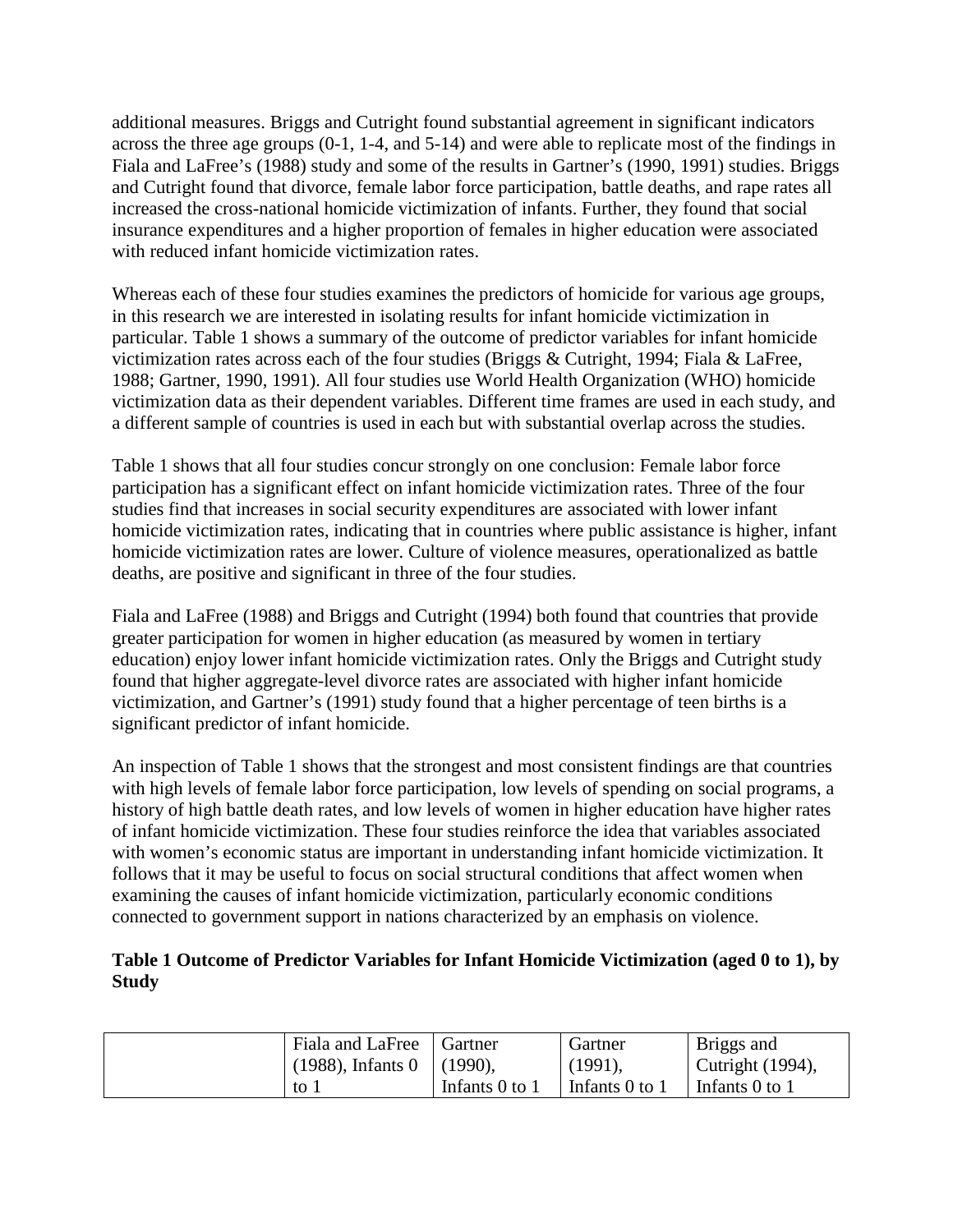| <b>Family stress</b>        |                  |                          |                  |                          |  |
|-----------------------------|------------------|--------------------------|------------------|--------------------------|--|
| Divorce rates               | N/A              | N/S                      | N/S              | $+$                      |  |
| Female labor force          | $\boldsymbol{+}$ | $\! + \!$                | $\boldsymbol{+}$ | $+$                      |  |
| Social                      | $\equiv$         | $\overline{\phantom{0}}$ | N/S              | $\equiv$                 |  |
| insurance/GDP               |                  |                          |                  |                          |  |
| Illegitimacy ratio          | N/A              | N/A                      | N/S              | N/A                      |  |
| Percentage of teen          | N/A              | N/A                      | $\ddot{}$        | N/A                      |  |
| births                      |                  |                          |                  |                          |  |
| Fertility rate              | N/A              | N/A                      | N/S              | N/A                      |  |
| <b>Female status</b>        |                  |                          |                  |                          |  |
| Female-to-male              | $\equiv$         | N/A                      | N/A              | $\overline{\phantom{0}}$ |  |
| tertiary enrollment         |                  |                          |                  |                          |  |
| <b>Societal integration</b> |                  |                          |                  |                          |  |
| Population                  | N/A              | N/S                      | N/A              | N/S                      |  |
| heterogeneity               |                  |                          |                  |                          |  |
| Income inequality           | N/S              | N/A                      | N/A              |                          |  |
| N/S                         |                  |                          |                  |                          |  |
| <b>Culture of violence</b>  |                  |                          |                  |                          |  |
| 1900-1980 battle            | N/A              | $+$                      | $\boldsymbol{+}$ | $+$                      |  |
| deaths                      |                  |                          |                  |                          |  |
| Rape rate per               | N/A              | N/A                      | N/A              | $+$                      |  |
| 100,000                     |                  |                          |                  |                          |  |
| Death penalty               | N/A              | N/S                      | N/A              | N/A                      |  |
| Homicide rate in            | N/S              | N/A                      | N/A              | N/A                      |  |
| 1974                        |                  |                          |                  |                          |  |
| Demographic context         |                  |                          |                  |                          |  |
| Population aged 15 to       | N/A              | N/S                      | N/A              | N/A                      |  |
| 29                          |                  |                          |                  |                          |  |
| <b>Economic stress</b>      |                  |                          |                  |                          |  |
| Unemployment rate           | N/S              | N/A                      | N/A              | N/A                      |  |
| <b>Other measures</b>       |                  |                          |                  |                          |  |
| Urban growth                | N/S              | N/A                      | N/A              | N/A                      |  |
| GNP per capita              | $\ddot{}$        | N/A                      | N/A              | N/A                      |  |
| Physicians per 1,000        | N/S              | N/A                      | N/A              | N/A                      |  |

Note: A plus sign represents a positive and significant relationship with infant homicide victimization rates. A minus sign represents a negative and significant relationship with infant homicide victimization rates. N/A indicates that this measure was not included in the study. N/S indicates that the measure was included in the study but was not statistically significant.

Infant homicide victimization is a unique category of homicide. We focus our study on victims aged 0 to 1 because infant homicide victimization seems to depart markedly in patterns, characteristics, and trends from the homicide victimization of other age groups (Finkelhor & Ormrod, 2001; Stanley, 1995). Infant homicide victimization warrants separate attention because prior research suggests that the patterns and trends of infant and adult homicide rates differ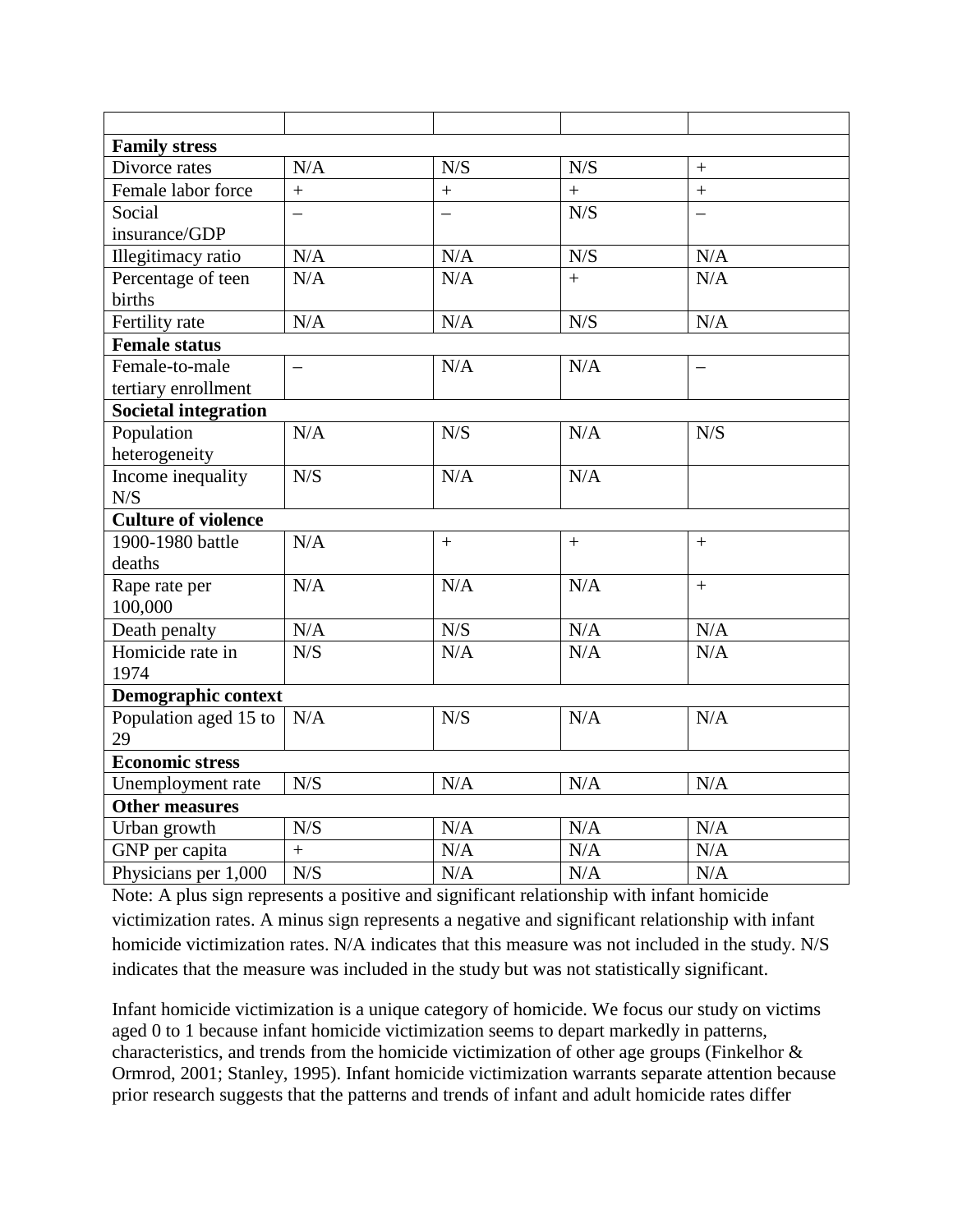(Finkelhor, 1997). Unlike the homicide victimization for other age groups, the rate for infants does not appear to be highly correlated with the overall murder rate (Straus, 1987a). In addition, a few studies have found that infant homicide rates respond to different predictors than the overall homicide rate or the homicide rates of other age groups (Gartner, 1990; Rodriguez & Smithey, 1999; Straus, 1987a). For most countries, compared with rates for other age groups, infant homicide rates (including 1- to 4-year-olds) by gender are much closer to parity. Infant boys and girls are at nearly an equal risk for fatal abuse, a lack of gender difference that has remained unexplained. It follows then that the etiology of infant homicide may be very different from the homicides of other age groups.

## **Data, Variables, and Analysis**

In this study, we draw on the three most consistent findings from the four major published quantitative studies of cross-national variation in infant homicide: female labor force participation, economic stress through lack of government support, and culture of violence. We expand our sample of countries and argue that the same fundamental social mechanisms that are associated with infant homicide victimization are at work regardless of level of economic development.<sup>3</sup> This strategy allows us to address six specific issues:

1. Increases in female labor force participation were associated with significant increases in infant homicide victimization in all four studies. Does this relationship still hold with a longer time series and an expanded sample?

2. Increases in economic stress (as measured by low levels of social security spending) were associated with high rates of infant homicide victimization in three of the four target studies. Does the economic stress relationship hold with different economic stress measures (inflation, Gini index, male unemployment, and government consumption), a longer time series, and an expanded sample?

3. Higher culture of violence values (operationalized as battle deaths) were associated with increased levels of child homicide victimization in three of the four target studies. Does this relationship hold with different culture of violence measures (Amnesty International rating, military expenditures, law and order tradition, democracy rating, and ethnic tensions), a longer time series, and an expanded sample?

4. Do the above relationships hold when included in models with the addition of an institutional intervention measure (quality of bureaucracy) and an access to health care measure (physicians per 1,000 persons)?

5. Do the above relationships hold when included in models with an expanded set of control variables?

6. Do the above relationships hold equally well for male and female infants?

Table 2 shows the mean homicide victimization rates for male and female infant homicide victimization rates, for each country. According to Table 2, infant homicide victimization varies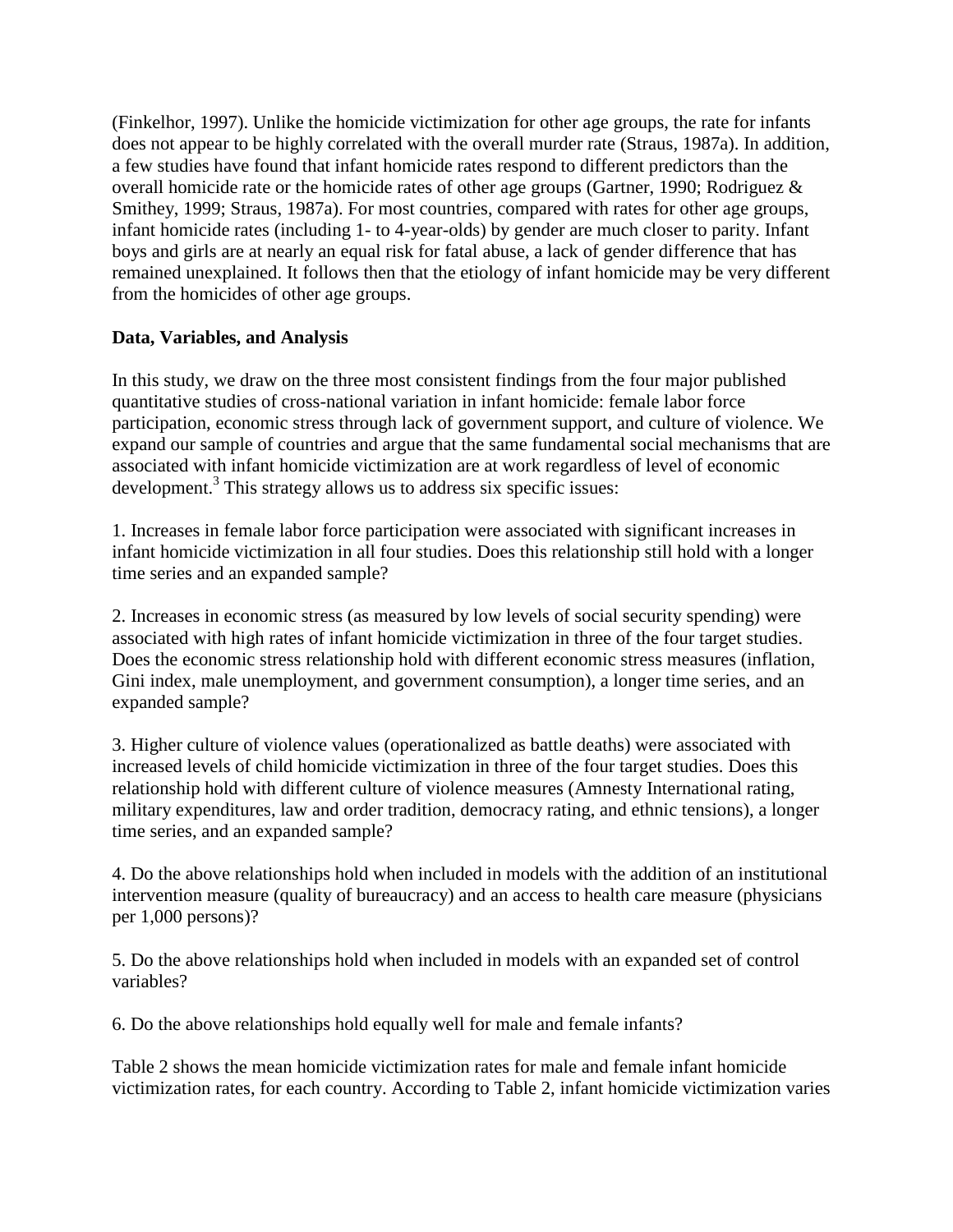greatly across countries. Homicide victimization rates were calculated per 100,000 persons for the appropriate age and gender category. For the presentation of descriptive data only, where values were missing for 3 or fewer consecutive years, linear interpolation was used. Table 2 reveals substantial variation in homicide victimization rates across countries. For example, the murder of female children younger than 1 year of age ranges from a low of 0.61 in Spain to a high of 12.15 in Hungary. This great variation suggests the importance of studying child homicide victimization at the cross-national level. Although adult homicide rates are not reported here, there is great variability across countries in the relationship between infant homicide rates and adult homicide victimization rates. Overall, the correlation between infant homicide rates and homicide rates of adults aged 25 and over in this sample is only .026. Indeed, in many cases (e.g., Australia, Japan), infant homicide rates are substantially higher than adult rates for the same gender.

| <b>Country</b> | <b>Females Aged</b> | <b>Males Aged</b> | Number of       | <b>Included in Regression</b> |  |  |
|----------------|---------------------|-------------------|-----------------|-------------------------------|--|--|
|                | $0$ to $1$          | $0$ to $1$        | <b>Years</b>    | Analysis?                     |  |  |
| Australia      | 2.55                | 2.74              | 42              | yes                           |  |  |
| Austria        | 6.67                | 7.5               | 48              | yes                           |  |  |
| Belgium        | 1.91                | 2.54              | 36              | yes                           |  |  |
| Bulgaria       | 2.66                | 2.76              | 37              |                               |  |  |
| Canada         | 2.75                | 3.44              | 48              | yes                           |  |  |
| Chile          | 5.17                | 5.34              | $\overline{37}$ | yes                           |  |  |
| Colombia       | 3.63                | 4.72              | 26              | yes                           |  |  |
| Costa Rica     | 1.94                | 9.09              | 41              | yes                           |  |  |
| Czechoslovakia | 6.29                | 5.36              | 33              |                               |  |  |
| Denmark        | 3.34                | 2.28              | 46              | yes                           |  |  |
| Dominican      | 0.83                | 1.01              | 29              |                               |  |  |
| Republic       |                     |                   |                 |                               |  |  |
| El Salvador    | 1.51                | 1.93              | 27              | yes                           |  |  |
| Finland        | 10.74               | 11.19             | 48              | yes                           |  |  |
| France         | 2.44                | 2.51              | 47              | yes                           |  |  |
| Germany        | 5.86                | 5.81              | 30              |                               |  |  |
| Greece         | 0.88                | 0.9               | 41              | yes                           |  |  |
| Hong Kong      | 1.89                | 1.67              | 40              |                               |  |  |
| Hungary        | 12.15               | 11.51             | 42              |                               |  |  |
| Ireland        | 2.03                | 1.82              | 42              |                               |  |  |
| <b>Israel</b>  | 2.17                | 2.59              | 44              | yes                           |  |  |
| Italy          | 1.2                 | 1.1               | 45              | yes                           |  |  |
| Japan          | 7.2                 | 7.14              | 49              | yes                           |  |  |
| Mauritius      | 1.82                | 5.19              | 43              |                               |  |  |
| Mexico         | 2.56                | 3.91              | 33              | yes                           |  |  |
| Netherlands    | 1.67                | 1.66              | 46              | yes                           |  |  |
| New Zealand    | 3.29                | 4.25              | 46              | yes                           |  |  |
| Norway         | 1.91                | 1.44              | 41              | yes                           |  |  |

#### **Table 2 Mean Homicide Rates for Females and Males, By Age, 1945-1998a**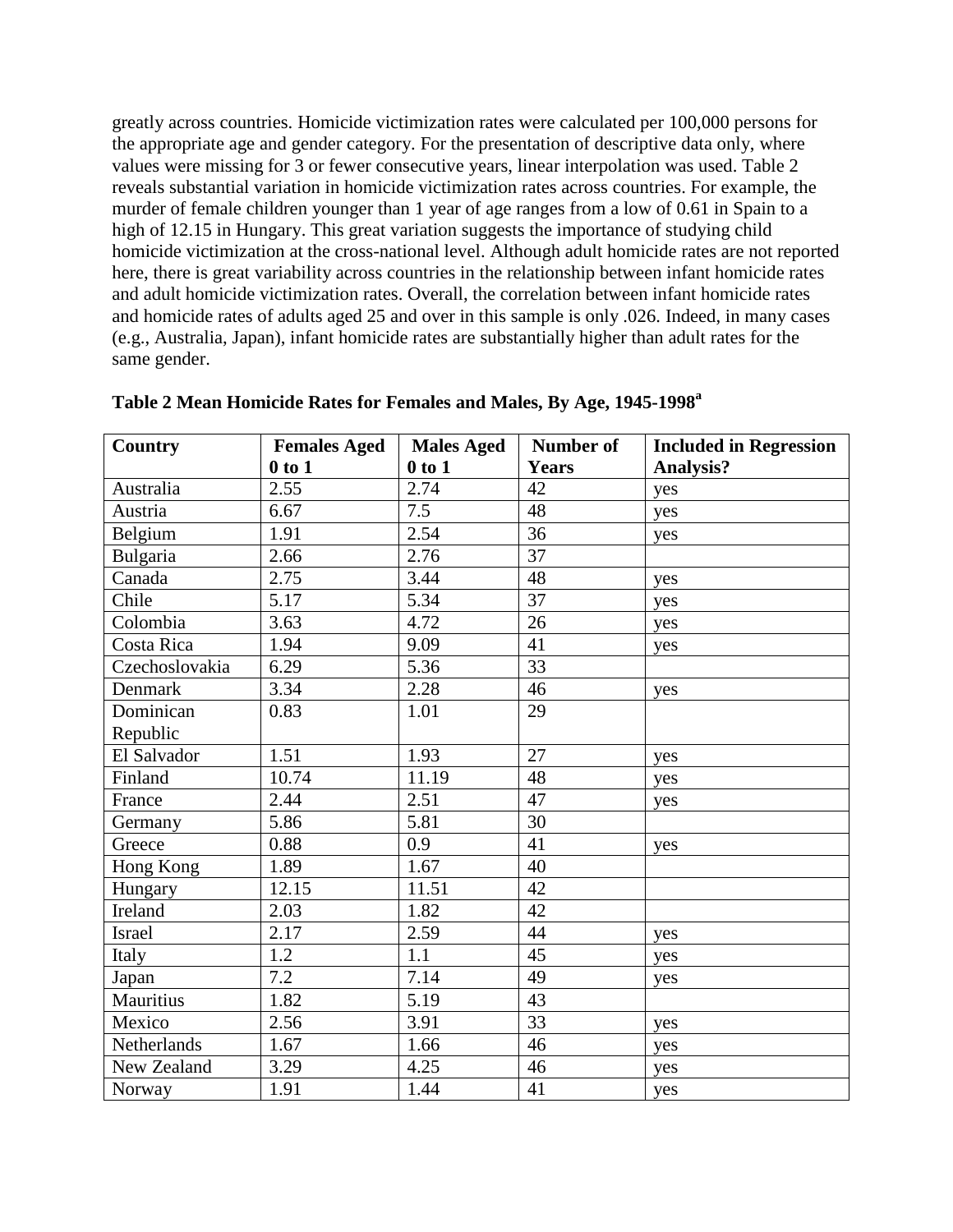| Panama               | 1.36 | 1.36 | 34 | yes |
|----------------------|------|------|----|-----|
| Poland               | 3.12 | 3.04 | 38 |     |
| Portugal             | 2.43 | 2.42 | 44 | yes |
| Puerto Rico          | 1.74 | 1.73 | 32 |     |
| Singapore            | 2.36 | 1.16 | 43 | yes |
| Spain                | 0.61 | 0.74 | 28 | yes |
| Sweden               | 2.53 | 2.05 | 40 | yes |
| Switzerland          | 8.25 | 6.73 | 44 |     |
| Trinidad and         | 1.76 | 2.25 | 30 |     |
| Tobago               |      |      |    |     |
| United Kingdom       | 3.2  | 3.66 | 47 | yes |
| <b>United States</b> | 5.47 | 6    | 47 | yes |
| Venezuela            | 2.4  | 2.6  | 41 | yes |

a. Rates are calculated per 100,000 persons per year in the appropriate age and gender group.

### **Dependent Variables**

The dependent variable used in this analysis is homicide victimization rates per 100,000 residents for each country by gender for infants 1 year old or younger. Data for age and gender of victims is available from WHO as far back as 1945 for select countries in the *World Health Statistics Annual 1998*, among the cause of death reports. *Homicide victimization* is defined by WHO (1998) as homicide purposely inflicted by other persons. One of the data-oriented objectives of this study was to capture historic homicide data as far back as the records would allow. Data prior to 1979 were collected from library copies of WHO cause-of-death reports. Post-1979 WHO data were taken from the electronic files on WHO's Web site. Although we are solely focused on infant homicide victimization in this study, for comparative purposes we conducted our analysis on the following age groups: (a) 1 to 4, (b) 5 to 14, (c) 15 to 24, and (d) 25 and older (World Health Organization, 1998). These results are not reported here but are briefly discussed in the results section and are available from the authors on request. The data span the years 1945 to 1998, but as Table 2 shows, we did not have complete data on all the countries included in the sample. The most complete data were available for Japan (49 years) and Austria, Canada, and Finland (48 years). We had 40 or more years' worth of data for 25 (64.1%) of the 39 countries included in the analysis. We had the fewest years of data for Colombia (26 years), El Salvador (27 years), and Spain (28 years).

## **Independent Variables**

Based on the arguments above and existing literature, we divided our independent variables into six categories: (a) family structure variables, (b) economic stress variables, (c) female economic status, (d) culture of violence variables, (e) institutional intervention and access to health care, and (f) control. Independent variables were measured annually and matched by the year of the dependent variable. In a few cases where data for independent variables were missing cases, we eliminated cases from the analysis. A list of the independent variables and their sources follows.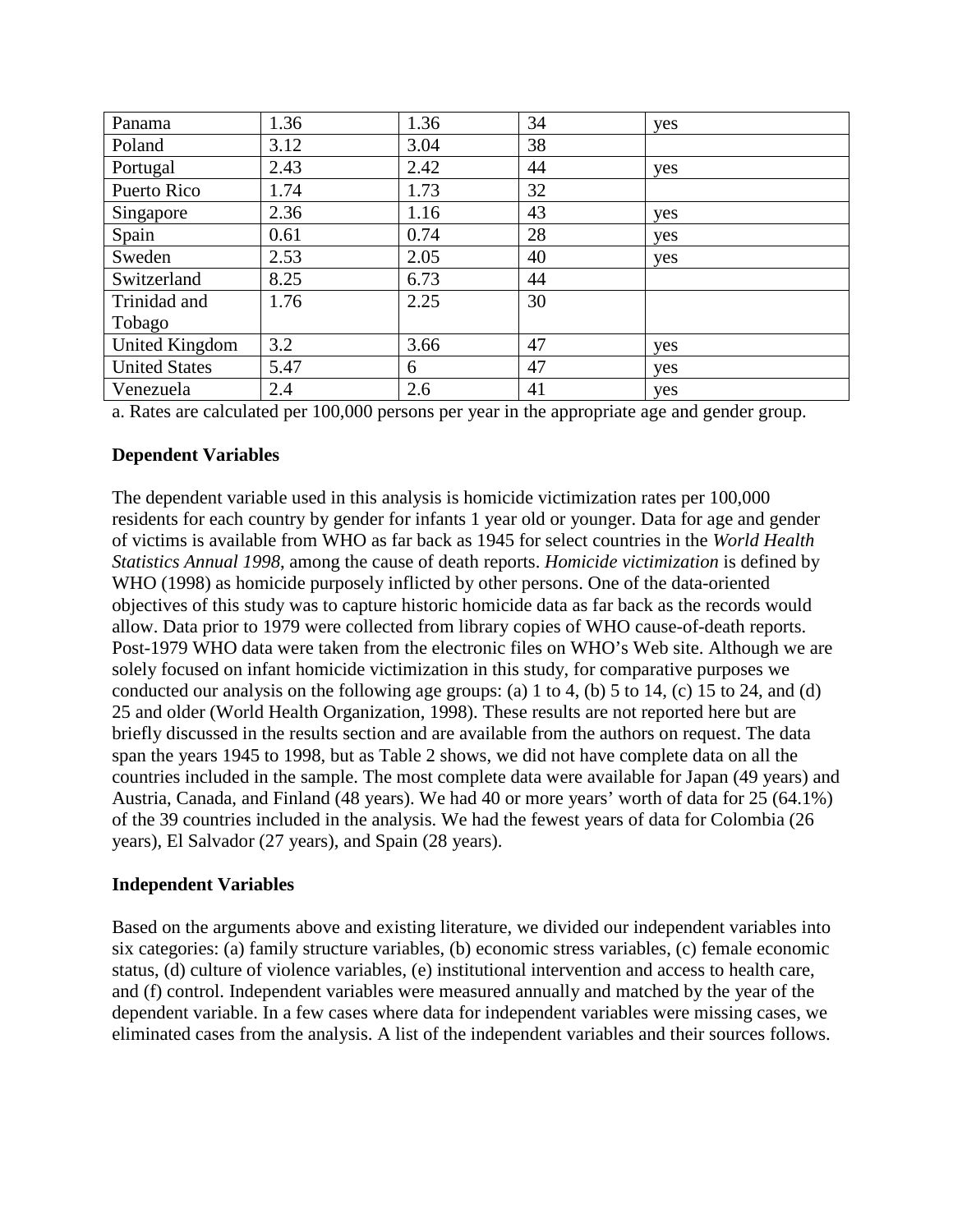1. Family structure is measured by divorce rates per 100,000 (United Nations, 1997) and a measure of fertility (total births per woman; Organisation for Economic Cooperation and Development [OECD], 1999).

2. We include four economic stress measures. Inflation is expressed as its annual percentage increase (OECD, 1999). Male unemployment is measured as the percentage of the unemployed workforce that is male *(International Historical Statistics*, 1998).<sup>4</sup> Gini is a measure of economic inequality<sup>5</sup> (Deininger & Squire, 1999). Because government's welfare investment in families can alleviate economic stress, we include a proxy measure of social welfare, general government consumption, measured as a percentage of GDP (OECD, 1999).

3. We include three measures of female economic status. Female labor force participation is expressed as the percentage of the total labor force that is female (OECD, 1999). Percentage of women in tertiary education includes the percentage of higher education students who are female (United Nations, 1997). Female employees in agriculture<sup>6</sup> includes the percentage of economically active female population who work in agriculture (World Bank, 1999).

4. We include five culture of violence measures in the analysis that center on characteristics of the nation state. History of battle deaths, which emerged as significant indicators in three of the four target studies, is not included here. We reasoned that battle deaths is a measure affected by a whole host of influences, such as military resources, tactics, strength and skill of opposing military forces, and so forth. Moreover, this measure used in the four target studies is a historical one, capturing battle deaths across the last century, and therefore does not necessarily capture current conditions. Although complete agreement on culture of violence measures is unlikely, our aim is to employ measures that capture the degree to which violence is a commonplace feature of the nation-state, focusing on governments' role and commitment to mediating conflict and the personal integrity and safety of citizens. The Amnesty International rating<sup>7</sup> is an index of personal integrity abuse or political terror scores, where lower scores indicate a respect for human rights, and higher scores are given to countries that have a record of human rights violations.<sup>8</sup> Law and order tradition is an index that reflects the degree to which the citizens of a country accept the existing institutions to make and implement laws and deal effectively with disputes. Higher values indicate sound political institutions and court systems. Lower values signal a tradition of relying on illegal means and physical force to settle disputes. Ethic tension is operationalized by a variable that measures the degree of tension within a country that is attributed to racial, nationality, or language divisions<sup>9</sup> (Knack & Keefer, 1998). The institutional democracy score measures the general openness of political institutions, or institutional democracy<sup>10</sup> (Gurr & Jaggers, 1998). We expect that countries with greater political stability and reduced ethnic tensions can be characterized as less violent (Lee & Bankston, 1999). Military expenditures are calculated as a percentage of central government expenditure (OECD, 1999).

5. Because access to prenatal care is thought to be particularly important in the case of infant homicide, physicians per 1,000 population is included to measure access to health care. Some case studies have found that infanticide is more likely to occur when mothers are not under the care of a physician (Christoffel & Liu, 1983; Shen & Williamson, 1997). Institutional support systems, such as community service agencies or other formal institutions that might intervene in high-risk families, may be important in preventing infant homicide victimization (Levine,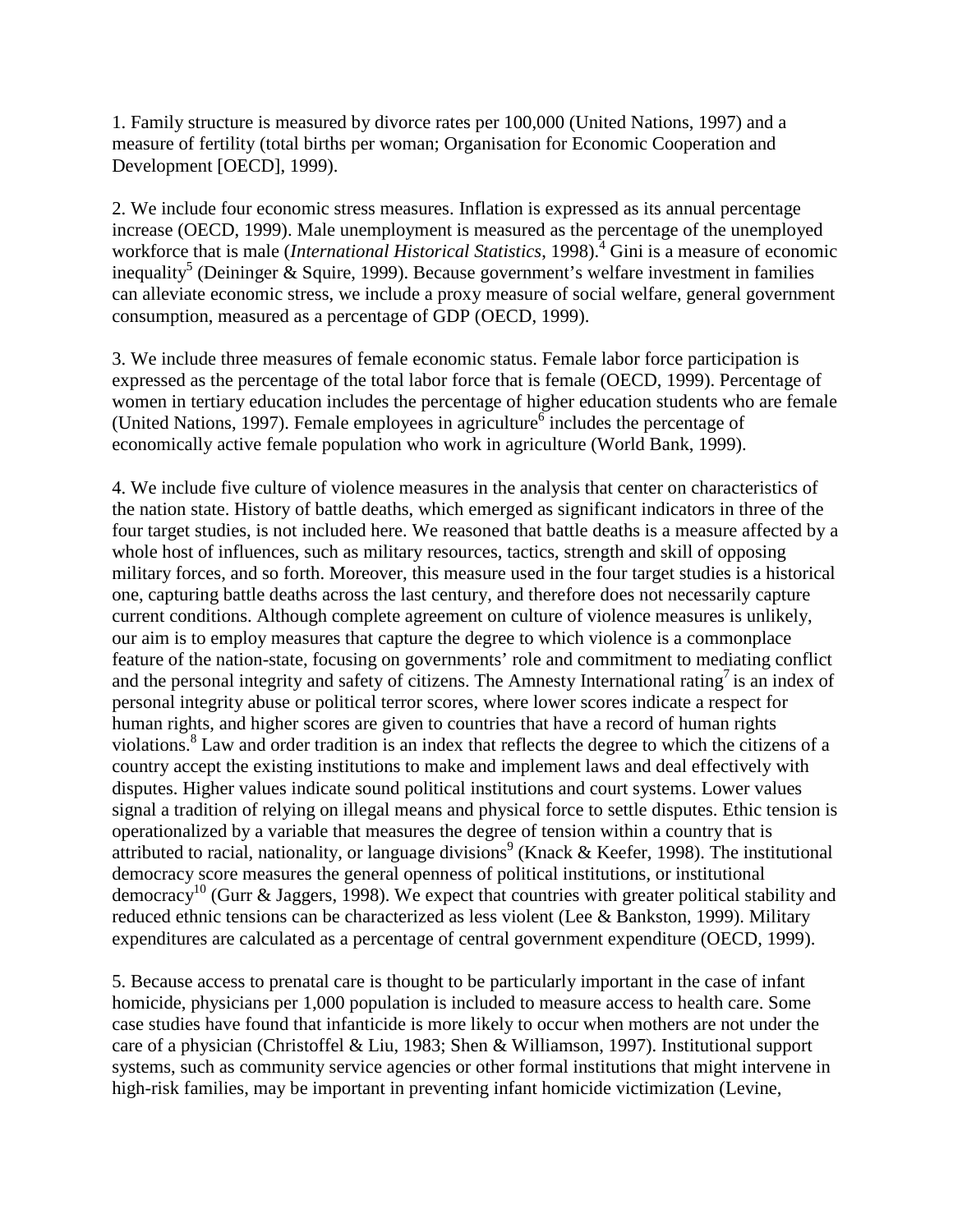Freeman, & Compaan, 1994). Therefore, we include a measure of the quality of bureaucracy to measure the ability of government agencies to intervene and thereby reduce victimization rates.<sup>11</sup> Both the physicians per persons and quality of bureaucracy measures, at a minimum, capture the amount and quality of medical and social support institutional mechanisms—mechanisms that may have an effect on infant homicide victimization (Fein, 1979).

6. Finally, GDP, urban population, infant mortality, percentage of the population aged 15 to 24, and expenditure on education are included in the model as control variables. GDP controls for level of a country's economic independence (OECD, 1999). Urban population is frequently mentioned as a possible predictor of crime (OECD, 1999). Poverty has been associated with elevated infant mortality rates in some prior research (OECD, 1999; Straus, 1987a), and several cross-national studies of homicide victimization rates include a measure of population composition in their models (United Nations, 1997). Expenditure on education includes expenditure per student on tertiary education, expressed as a percentage of the GNP per capita (World Bank, 1999).

## **Method**

We included 39 countries in the descriptive analysis. However, because of missing data, we narrowed the sample to 27 for the regression analysis. If any cells were missing values for either the dependent or independent variables, that country year was eliminated from the analysis. Countries that had a less-than-complete time series were removed from the analysis entirely. The last column of Table 2 indicates whether each country was included in the regression analysis. Our sample was selected based on availability of data and is therefore not representative of the rest of the world, and the explanations derived from this analysis extend only to these countries included. Although it would be ideal to have a representative sample of the countries of the world, the current limited availability of international data makes a globally representative sample impossible. Cross-national research should not be abandoned because of data availability; however, extra caution should be exercised in its interpretation.

It is regrettable that research on crime is too often limited to highly industrialized western nations, most notably the United States and the United Kingdom. Moreover, few studies examine homicide trends longitudinally. Without comparative and longitudinal research on crime, the generality of research findings is severely limited. Without cross-national comparative research, it can never be known whether the abundance of research on crime and victimization in the United States and other highly industrialized nations is particular to these countries or applicable to other societies. Although the need for cross-national research on crime is pressing, such research has been in short supply due to data availability and methodological difficulties (Archer & Gartner, 1984; Neapolitan, 1996). Although WHO homicide data are generally regarded as the most valid international homicide data, cross-national homicide data face a number of serious limitations. The discussion of methodological problems will be centered on infant homicide data in particular, rather than homicide victimization data in general.

One of the key methodological problems here is the issue of how accurate infant homicide statistics are. With infants, it is especially difficult to separate homicides from accidents. Many infant homicides are not counted as such because they do not meet the definition of homicide,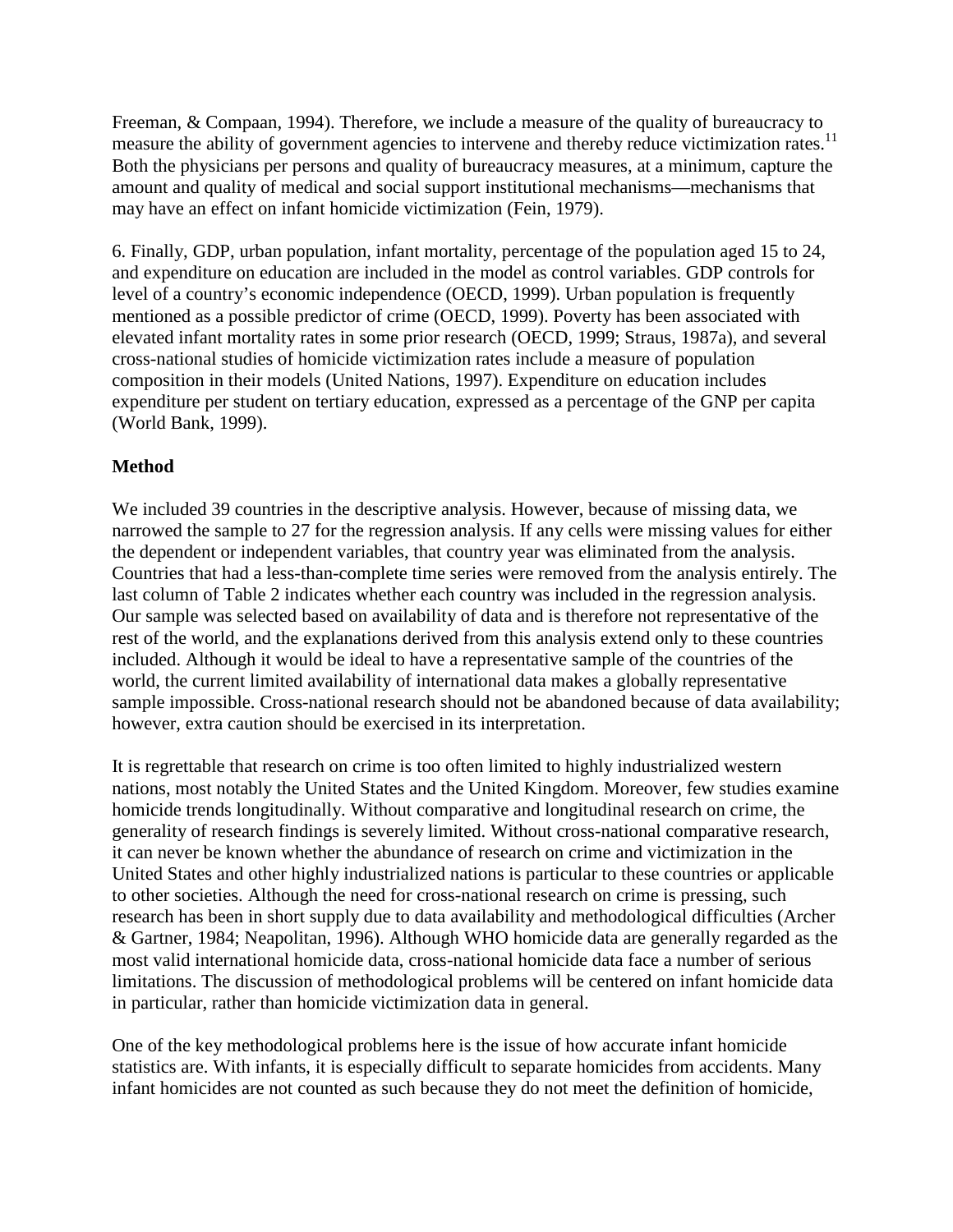though they still might involve neglect or even gross negligence. Some analysts have estimated the rate of child homicide to be double the reported rate (Brown & Lynch, 1995). Other data concerns involve overreporting, misclassification, and changes in the definition of homicide over time. Misclassification is likely to happen when fatal child abuse and neglect go unrecognized (Brown & Lynch, 1995).

Another source of potential bias is the extent to which infant homicides in recent years are more likely to be detected. There may be variation in the systems of infant homicide detection and forensic protocols across this sample of countries. In addition, institutional sensitivity to Sudden Infant Death Syndrome may vary across countries and time, affecting reported rates.<sup>12</sup> Finally, there are two coding changes that may have affected the number of deaths that WHO classified as infant homicides. WHO changed its definition of homicide during the time period under analysis. Prior to 1960, this category included "deaths by legal intervention" and "deaths due to war." After 1960, these categories were removed from the overall homicide rate. Other researchers have found the inclusion of these categories to have a negligible effect (Gartner, 1990), and though we might expect adult homicide rates to be affected by legal intervention and deaths due to war, we do not expect data on infant homicide victimization to be particularly affected by this change. Nevertheless, inaccurate reporting of infant homicides as well the kinds of issues summarized above are likely to make homicide statistics for infants less reliable than homicide statistics for other age groups.

Initially, we performed the analysis on an annual time series, but multicollinearity problems arose. The precedent in the literature is to average homicide rates over 5-year intervals to minimize extreme fluctuations. We depart from this common practice of using 5-year averages because the model that posed the fewest problems involved a systematic sampling of every 5th year. Multicollinearity was not a problem when the analysis was run using every 5th year or the next closest year within the 5-year range. The narrowing of the sample to every 5 years and the elimination of any cases for missing values resulted in a final sample of 229 country years. Given the problematic nature of infant homicide data, as well as our systematic sampling of years, caution should be exercised in interpreting the results due to the possibility of biased parameter estimates.

A least squares with dummy variables model was used to capture unobserved effects specific to each time period and country. We used a version of generalized least squares regression analysis.<sup>13</sup> To correct for first order autocorrelation, the Cochrane-Orcutt Estimator was used to estimate rho. Each variable was transformed by rho to eliminate serial correlation through the following equations:

Each dependent variable (DV) was transformed by DV:  $Yt^* = Yt - eYt - 1$ Each independent variable (IV) was transformed by IV:  $Xt^* = Xt - eXt - 1$ 

Where

Yt\* is the dependent variable after the rho transformation Xt\* is the independent variable after the rho transformation Yt is each observation of X for each time period t Xt is each observation of X for each time period t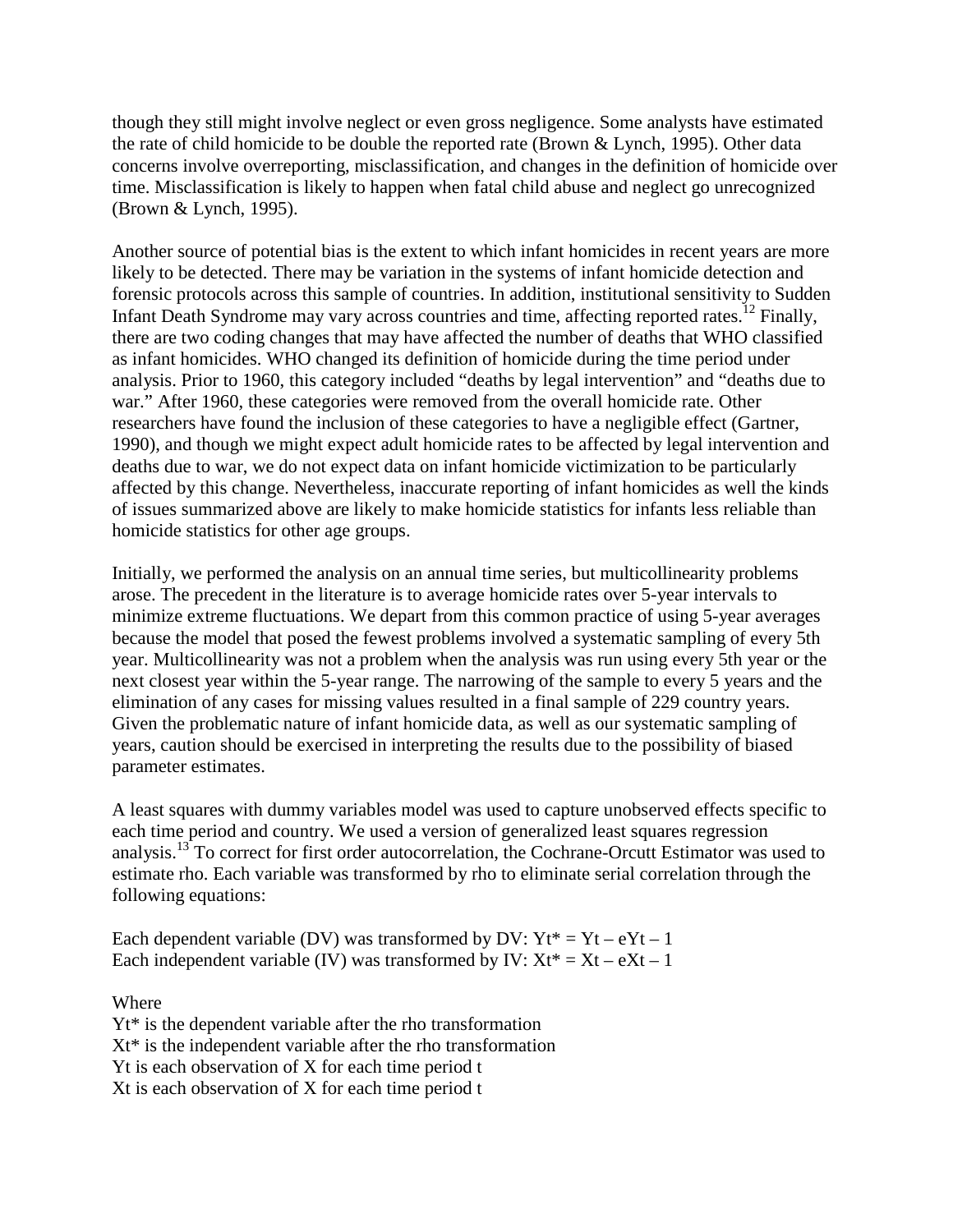e represents rho

While some of the nonconstant variance was conditioned by the dummy variables, the remaining heteroskedasticity was corrected by logging several of the variables. The logging of these variables also served to correct skewness. All variables were logged except for the dependent variables, percentage of the population aged 15 to 24, Amnesty International rating, military expenditure, and physicians per 1,000 population. An examination of residual plots showed that it was not necessary to log these variables to correct for heteroskedasticity.

The relationship between homicide victimization rates and the predictors derived from the hypothesis can be expressed as

 $Hgnt = Bgo + Ek Bgk Xgknt + Unt(1)$ 

Where

H equals the homicide rate for each respective age group g equals gender ( $g = 1, 2$ ) k equals the number of explanatory variables  $(1_K)$ n equals the number of nations (1\_N) t equals the number of time points  $(1_T)$ Bgo is the intercept for the g-th gender Bgk is the regression coefficient for the g-th gender of the k-th variable Xkgnt is the value of the k-th independent variable for the g-th gender, in the n-th nation, in the t-th year U is a stochastic term

Gender differences are now being explored in homicide studies (Smith & Brewer, 1995; Whaley & Messner, 2002), but not yet along age-graded lines. We follow Marvel and Moody (1999) in using *F* tests to observe the similarities or differences between significant coefficients and female and male infant homicide victimization rates. Because of sampling variability, we calculated these *F* tests to test whether observable differences are statistically significant across male and female populations. For these *F* tests, the null hypothesis is that coefficients are the same for both male and female populations; that is, the effect of a variable is the same for both males and females. The alternate hypothesis is that the effect is truly different for males and females. So, *F* tests, which test cross-gendered effects, can be summarized as:

*H*0: B(males) equals B(females) = same effect for males and females. *H*1: B(males) does not equal B(females) = different effect for males and females.

### **Results**

In the first stage of analysis, a separate regression was estimated for each of the five categories of relevant independent variables along with the control variables (see Models 1 though 5 in Table 3). In the second stage, all key independent variables were added along with the control variables (see Model 6 in Table 3). To conserve space, we focus most of our discussion on only the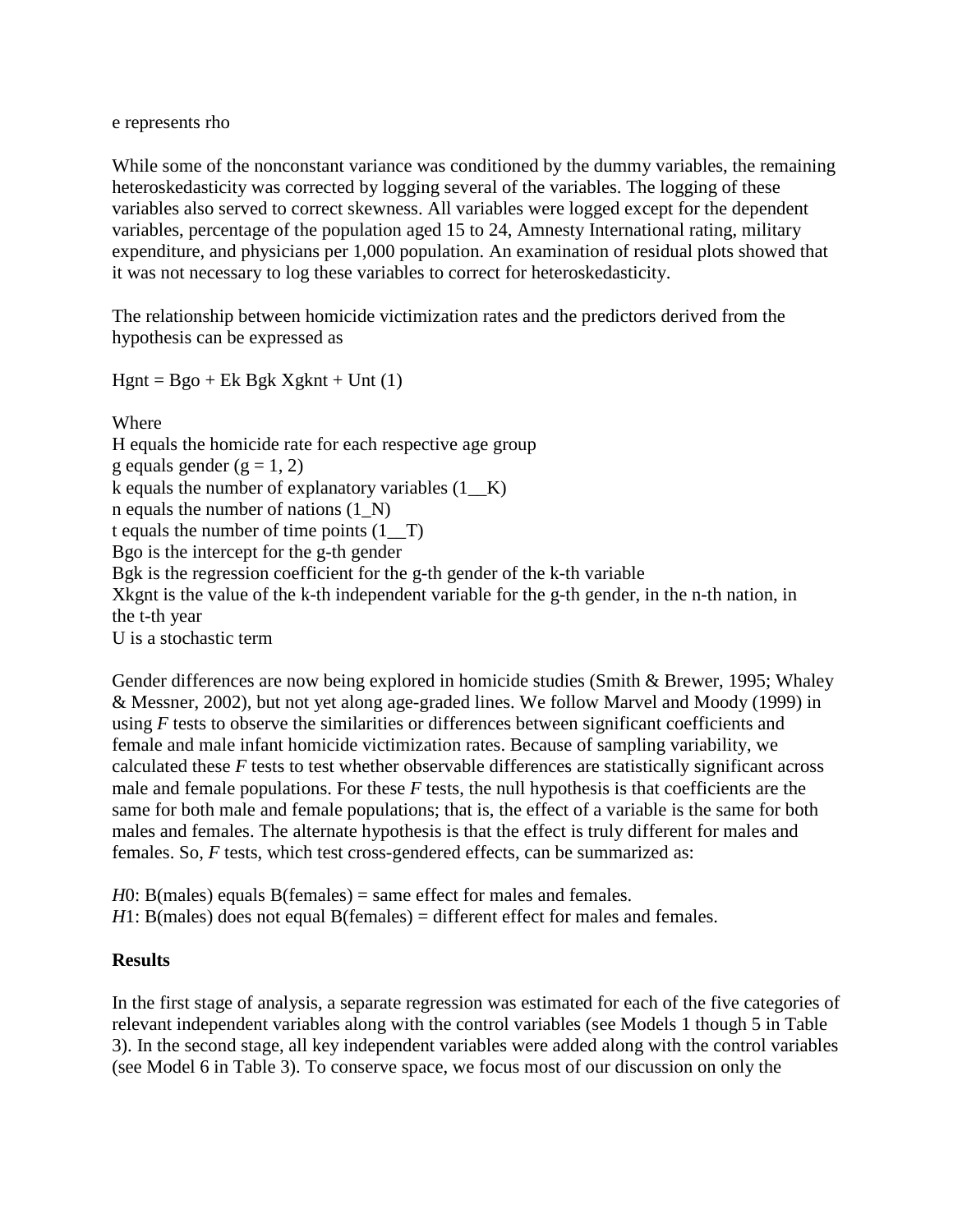statistically significant results in the final Model 6, but briefly note significant findings in Models 1 through 5. Table 3 reports the unstandardized coefficients from the regression analysis.

According to Table 3, fertility had a positive and significant effect on both male and female homicide rates in Model 1. But neither of the two family structure variables, divorce and fertility, had an impact on infant homicide rates in Model 6 when all relevant variables were added. This is not entirely surprising as in other studies, family structure variables have not been found to be significant predictors of infant homicide, with the exception of Briggs and Cutright (1994), who found divorce to be positively associated with infant homicide rates. Gartner (1990) did not find any meaningful connection between divorce and infant homicide, nor did Gartner (1991) or Fiala and LaFree (1988).

Of our three female economic status measures—female labor force participation, females in tertiary education, and female employees in agriculture—female labor force participation was positive and significant for both male and female rates in Model 2, along with females in tertiary education, which was associated with male homicide victimization rates. In the final Model 6, only female labor force participation remained significant, and only for female infant homicide rates. This result is consistent with our expectations, as all four of the target studies found this same relationship.

When economic stress measures were tested alone with control variables, only one of these measures, Gini, was positive and significant for male and female infant homicide victimization rates. This variable remained significant for female infant homicide victimization rates in Model 6. The remaining three economic stress measures—inflation, male unemployment, and government consumption—did not emerge as significant predictors of infant homicide victimization rates. The four target studies reviewed here employed fewer economic stress measures than we did in the current study. Although income inequality was not a predictor in these four target studies, it is worth noting that the relationship between income inequality and homicide rates is among the most commonly found in the literature on cross-national homicide (LaFree, 1999), so it is important to emphasize that income inequality is very likely an important indicator of homicide at all ages.

|              | <b>Model 1</b> |             |       | <b>Model 2</b><br>Model 3 |     | Model 4     |        | Model 5 |        | Model 6 |          |                          |
|--------------|----------------|-------------|-------|---------------------------|-----|-------------|--------|---------|--------|---------|----------|--------------------------|
| <b>Varia</b> | Female         | <b>Male</b> | Femal | Male                      | Fem | <b>Male</b> | Female | Male    | Female | Male    | Female   | Male                     |
| ble          |                |             | e     |                           | ale |             |        |         |        |         |          |                          |
| Divor        | $-0.233$       | 0.24        |       |                           |     |             |        |         |        |         | $-0.460$ | 0.245                    |
| ce           | (0.558)        | 8           |       |                           |     |             |        |         |        |         | (0.564)  | (0.569)                  |
|              |                | (0.5)       |       |                           |     |             |        |         |        |         |          |                          |
|              |                | 58)         |       |                           |     |             |        |         |        |         |          |                          |
| Fertili      | $-3.323$       |             |       |                           |     |             |        |         |        |         | $-1.299$ | $\overline{\phantom{0}}$ |
| ty           | $(1.559)*$     | 3.07        |       |                           |     |             |        |         |        |         | (1.677)  | 0.401(                   |
|              | $\ast$         | 8           |       |                           |     |             |        |         |        |         |          | 1.677)                   |
|              |                | (1.5)       |       |                           |     |             |        |         |        |         |          |                          |
|              |                | $59)*$      |       |                           |     |             |        |         |        |         |          |                          |
|              |                | $\ast$      |       |                           |     |             |        |         |        |         |          |                          |
| Femal        |                |             | 8.349 | 6.959                     |     |             |        |         |        |         | 6.132    | 3.270                    |

## **Table 3 Regression Results for Homicide Victimization, Females and Males, Aged 0 to 1 (standard errors in parentheses)**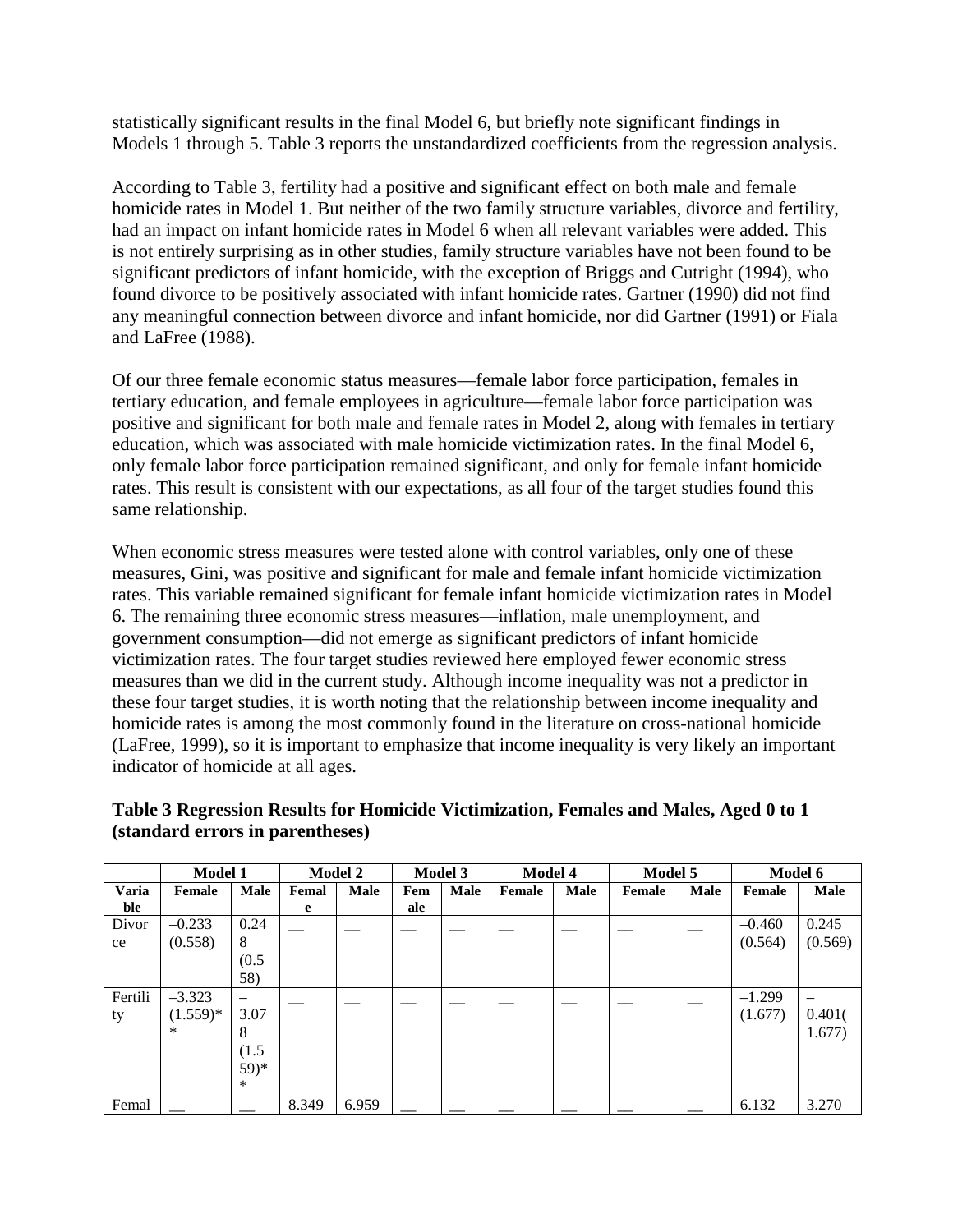| $\rm e$              |  | (2.22)                   | (2.22)            |                                  |                           |                  |                   |  | (2.433)<br>***           | (2.440)                       |
|----------------------|--|--------------------------|-------------------|----------------------------------|---------------------------|------------------|-------------------|--|--------------------------|-------------------------------|
| labor<br>force       |  | $5)***$<br>$\ast$        | $5)***$<br>$\ast$ |                                  |                           |                  |                   |  |                          |                               |
| Femal                |  | 0.142                    | 3.154             |                                  |                           |                  |                   |  | $-2.010$                 | 2.316                         |
| es in                |  | (1.40)                   | (1.40)            |                                  |                           |                  |                   |  | (1.546)                  | (1.534)                       |
| tertiar              |  | 5)                       | $5)$ **           |                                  |                           |                  |                   |  |                          |                               |
| $\mathbf y$<br>educa |  |                          |                   |                                  |                           |                  |                   |  |                          |                               |
| tion                 |  |                          |                   |                                  |                           |                  |                   |  |                          |                               |
| Femal                |  | $\overline{\phantom{0}}$ | 0.162             |                                  |                           |                  |                   |  | $\overline{\phantom{0}}$ | 0.209(                        |
| $\mathbf e$          |  | 0.254                    | (0.40)            |                                  |                           |                  |                   |  | 0.283(0)                 | 0.401)                        |
| emplo                |  | (0.40)                   | 7)                |                                  |                           |                  |                   |  | .403)                    |                               |
| yees<br>in           |  | 7)                       |                   |                                  |                           |                  |                   |  |                          |                               |
| agricu               |  |                          |                   |                                  |                           |                  |                   |  |                          |                               |
| lture                |  |                          |                   |                                  |                           |                  |                   |  |                          |                               |
| Inflati              |  |                          |                   | 0.29                             | 0.30                      |                  |                   |  | 0.006                    | $\overline{\phantom{0}}$      |
| on                   |  |                          |                   | 5(0.                             | 4(0.                      |                  |                   |  | (0.297)                  | 0.005(                        |
| Gini                 |  |                          |                   | 298)<br>2.65                     | 298)<br>2.31              |                  |                   |  | 2.838(1                  | 0.298)<br>2.139(              |
|                      |  |                          |                   | 2(1.                             | 1(1.                      |                  |                   |  | $.409$ <sup>**</sup>     | 1.408)                        |
|                      |  |                          |                   | 355)                             | 355)                      |                  |                   |  |                          |                               |
|                      |  |                          |                   | $\ast\ast$                       | $\ast$                    |                  |                   |  |                          |                               |
| Male<br>unem         |  |                          |                   | $\overline{\phantom{0}}$<br>0.27 | $\overline{a}$<br>0.30    |                  |                   |  | 0.374(0)                 | 0.009(                        |
| ploym                |  |                          |                   | 2(0.                             | 4(0.                      |                  |                   |  | .525)                    | 0.525)                        |
| ent                  |  |                          |                   | 518)                             | 518)                      |                  |                   |  |                          |                               |
| Gener                |  |                          |                   | $\overline{\phantom{0}}$         | $\overline{\phantom{0}}$  |                  |                   |  | $\equiv$                 | $\overline{\phantom{0}}$      |
| al                   |  |                          |                   | 1.01                             | 1.40                      |                  |                   |  | 1.087(1                  | 0.797(                        |
| gover<br>nment       |  |                          |                   | 9(1.<br>283)                     | $\boldsymbol{7}$<br>(1.2) |                  |                   |  | .369)                    | 1.359)                        |
| consu                |  |                          |                   |                                  | 65)                       |                  |                   |  |                          |                               |
| mptio                |  |                          |                   |                                  |                           |                  |                   |  |                          |                               |
| n                    |  |                          |                   |                                  |                           |                  |                   |  |                          |                               |
| Amne                 |  |                          |                   |                                  |                           | $-1.201$         | $\equiv$          |  |                          | $\overline{\phantom{0}}$      |
| sty<br>Intern        |  |                          |                   |                                  |                           | (0.398)<br>***   | 1.384<br>(0.39)   |  | 0.839(0<br>$.445)*$      | 0.884(<br>0.451)              |
| ationa               |  |                          |                   |                                  |                           |                  | $8)***$           |  |                          |                               |
| $\mathbf{1}$         |  |                          |                   |                                  |                           |                  |                   |  |                          |                               |
| rating               |  |                          |                   |                                  |                           |                  |                   |  |                          |                               |
| Milita               |  |                          |                   |                                  |                           | 0.006<br>(0.123) | $\equiv$<br>0.005 |  | 0.101(0)<br>.131)        | $\equiv$<br>0.131(            |
| ry<br>expen          |  |                          |                   |                                  |                           |                  | (0.12)            |  |                          | 0.130)                        |
| diture               |  |                          |                   |                                  |                           |                  | 3)                |  |                          |                               |
| s (%                 |  |                          |                   |                                  |                           |                  |                   |  |                          |                               |
| of                   |  |                          |                   |                                  |                           |                  |                   |  |                          |                               |
| GNP)<br>Law          |  |                          |                   |                                  |                           | 3.705(           | 4.370             |  | 4.267                    | 2.374(                        |
| and                  |  |                          |                   |                                  |                           | 1.092)           | (1.09)            |  | (1.216)                  | 1.306)                        |
| order                |  |                          |                   |                                  |                           | ***              | $2)***$           |  | ****                     | $\ast$                        |
| traditi              |  |                          |                   |                                  |                           |                  |                   |  |                          |                               |
| on                   |  |                          |                   |                                  |                           |                  |                   |  |                          |                               |
| Institu<br>tional    |  |                          | $\qquad \qquad$   | $\frac{1}{2}$                    |                           | 0.156<br>(0.162) | 0.008<br>(0.16)   |  | 0.109<br>(0.173)         | $\bar{\phantom{a}}$<br>0.002( |
| demo                 |  |                          |                   |                                  |                           |                  | 2)                |  |                          | 0.173)                        |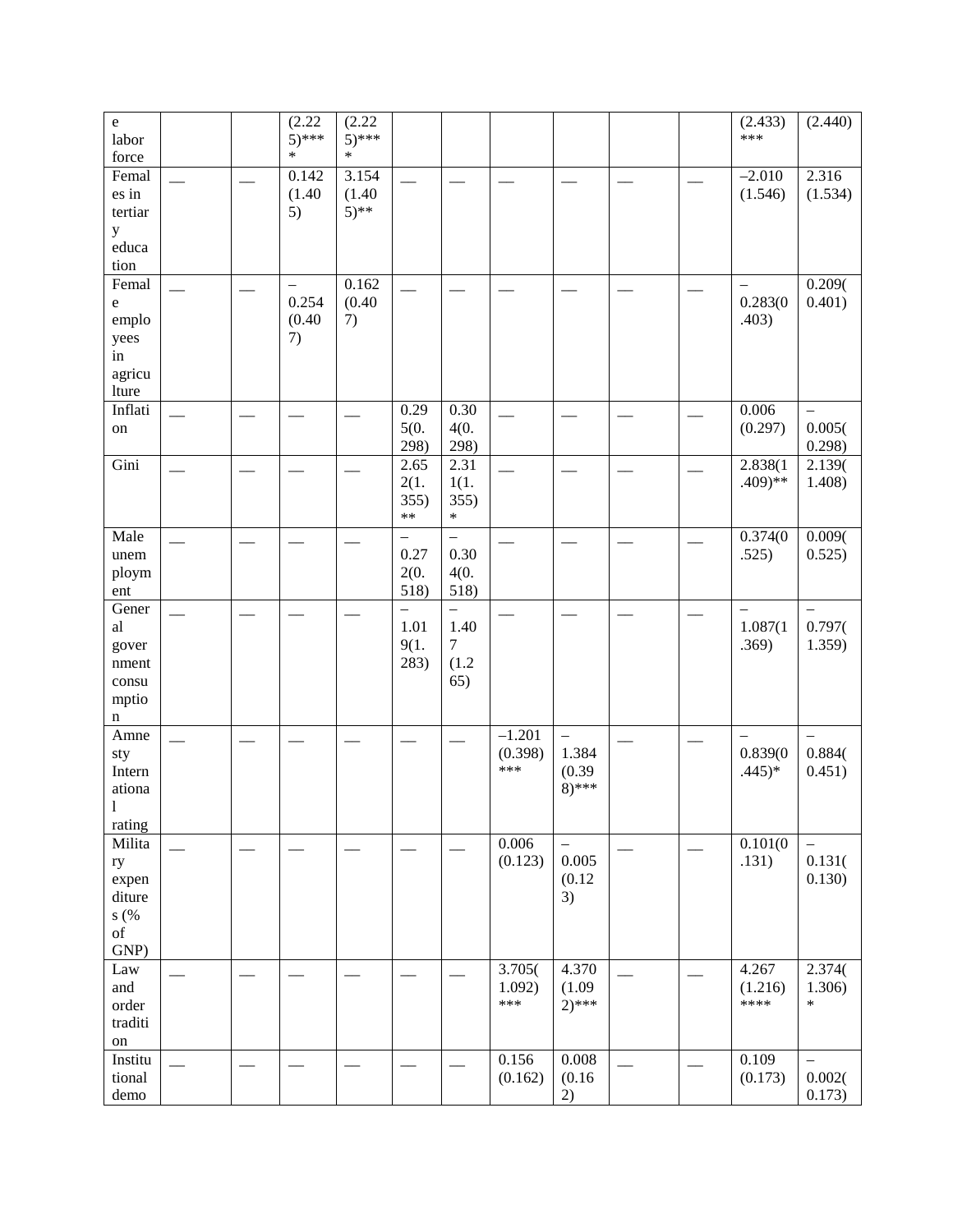| cracy<br>rating |                          |                          |                          |                          |                          |                          |                          |                          |                          |                          |                          |                   |
|-----------------|--------------------------|--------------------------|--------------------------|--------------------------|--------------------------|--------------------------|--------------------------|--------------------------|--------------------------|--------------------------|--------------------------|-------------------|
|                 |                          |                          |                          |                          |                          |                          |                          |                          |                          |                          |                          |                   |
| Ethni           |                          |                          |                          |                          |                          |                          | $\overline{\phantom{0}}$ | 0.200                    |                          |                          | $-0.142$                 | 0.175(            |
| $\mathbf c$     |                          |                          |                          |                          |                          |                          | 0.003(                   | (0.36)                   |                          |                          | (0.353)                  | 0.353)            |
| tensio          |                          |                          |                          |                          |                          |                          | 0.364)                   | 4)                       |                          |                          |                          |                   |
| ns              |                          |                          |                          |                          |                          |                          |                          |                          |                          |                          |                          |                   |
| Physi           |                          |                          |                          |                          |                          |                          |                          |                          | 0.146(0.                 | 0.254                    | 0.339                    | 0.311(            |
| cians           |                          |                          |                          |                          |                          |                          |                          |                          | 468)                     | (0.46)                   | (0.486)                  | 0.488             |
| per             |                          |                          |                          |                          |                          |                          |                          |                          |                          | 8)                       |                          |                   |
| 1,000           |                          |                          |                          |                          |                          |                          |                          |                          |                          |                          |                          |                   |
| Qualit          |                          |                          |                          |                          |                          |                          |                          |                          | $\overline{0.873(0.1)}$  | 1.830                    | 0.217                    | 1.842             |
| y of            |                          |                          |                          |                          |                          |                          |                          |                          | $365$ <sup>***</sup>     | (0.41)                   | (0.411)                  | (0.529)           |
| burea           |                          |                          |                          |                          |                          |                          |                          |                          |                          | $6)$ **                  |                          | ***               |
| ucrac           |                          |                          |                          |                          |                          |                          |                          |                          |                          | $***$                    |                          |                   |
| y               |                          |                          |                          |                          |                          |                          |                          |                          |                          |                          |                          |                   |
| GDP             | $\overline{\phantom{0}}$ | $\overline{\phantom{0}}$ | $\overline{\phantom{0}}$ | $\overline{\phantom{0}}$ | $\overline{\phantom{0}}$ | $\overline{\phantom{0}}$ | $-0.452$                 | $\overline{\phantom{0}}$ | $\overline{\phantom{0}}$ | $\overline{\phantom{0}}$ | exclude                  | exclud            |
|                 | 0.691(1.                 | 0.64                     | 0.734                    | 0.855                    | 0.79                     | 0.83                     | (1.152)                  | 0.504                    | 0.483(1.                 | 0.522                    | d                        | ed                |
|                 | 218)                     | 4(1.                     | (1.17)                   | (1.17)                   | 4                        | 4                        |                          | (1.15)                   | 173)                     | (1.17)                   |                          |                   |
|                 |                          | 218)                     | 5)                       | 5)                       | (1.1)                    | (1.1)                    |                          | 2)                       |                          | 3)                       |                          |                   |
|                 |                          |                          |                          |                          | 91)                      | 91)                      |                          |                          |                          |                          |                          |                   |
| Urban           | 1.415(1.                 | 1.46                     | 0.538                    | 1.024                    | 1.28                     | 1.15                     | 1.336(                   | 1.505                    | 1.973(1.                 | 2.149                    | $\equiv$                 | $\qquad \qquad -$ |
| popul           | 541)                     | 3(1.                     | (1.60)                   | (1.60)                   | 6                        | 8                        | 1.466)                   | (1.46)                   | 532)                     | (1.53)                   | 0.495(1)                 | 0.276(            |
| ation           |                          | 541)                     | 7)                       | 7)                       | (1.5)                    | (1.5)                    |                          | 6)                       |                          | 2)                       | .438)                    | 1.500)            |
|                 |                          |                          |                          |                          | 57)                      | 57)                      |                          |                          |                          |                          |                          |                   |
| Infant          | 0.249(0.                 | 0.79                     | 0.007                    | 0.282                    | 0.19                     | 0.45                     | 0.004(                   | 0.459                    | 0.288(0.                 | 0.561                    | $\overline{\phantom{0}}$ | 0.521             |
|                 |                          |                          | (0.74)                   | (0.74)                   |                          | 6                        | 0.659)                   |                          |                          | (0.68)                   | 0.001(0)                 |                   |
| morta           | 759)                     | 9(0.                     |                          |                          | 3(0.                     |                          |                          | (0.65)                   | 743)                     |                          |                          | (0.765)           |
| lity            |                          | 759)                     | 7)                       | 7)                       | 696)                     | (0.6)                    |                          | 9)                       |                          | 4)                       | .757)                    |                   |
|                 |                          |                          |                          |                          |                          | 96)                      |                          |                          |                          |                          |                          |                   |
| Perce           | 4.118                    | 3.78                     | 6.589                    | 2.078                    | 6.21                     | 17.5                     | 20.813                   | 2.364                    | 7.890                    | 7.330                    | 17.482                   | 12.621            |
| ntage           | (10.897)                 | $\overline{2}$           | (10.6)                   | (10.6)                   | 5                        | 26                       | (10.77)                  | (2.15)                   | (10.872)                 | (10.8)                   | (10.975)                 | (11.05)           |
| of the          |                          | (10.                     | 79)                      | 79)                      | (10.                     | (10.                     | $8)$ **                  | 2)                       |                          | 72)                      | $\lambda$                | 5)                |
| popul           |                          | 897)                     |                          |                          | 911)                     | 778)                     |                          |                          |                          |                          |                          |                   |
| ation           |                          |                          |                          |                          |                          |                          |                          |                          |                          |                          |                          |                   |
| aged            |                          |                          |                          |                          |                          |                          |                          |                          |                          |                          |                          |                   |
| $15$ to         |                          |                          |                          |                          |                          |                          |                          |                          |                          |                          |                          |                   |
| 24              |                          |                          |                          |                          |                          |                          |                          |                          |                          |                          |                          |                   |
| Gover           | $-0.404$                 | 0.43                     |                          | 0.671                    | $\overline{\phantom{0}}$ |                          | 0.293                    | 0.478                    | $-0.443$                 | 0.467                    | $-0.848$                 | 0.877             |
| nment           | (0.642)                  | 5                        | 0.490                    | (0.63)                   | 0.18                     | 0.54                     | (0.617)                  | (0.69)                   | (0.644)                  |                          | (0.700)                  | (0.683)           |
| spend           |                          | (0.6)                    | (0.63)                   | 3)                       | 8(0.                     | 4                        |                          | 4)                       |                          |                          |                          |                   |
| ing on          |                          | 42)                      | 3)                       |                          | 655)                     | (0.6)                    |                          |                          |                          |                          |                          |                   |
| tertiar         |                          |                          |                          |                          |                          | 17)                      |                          |                          |                          |                          |                          |                   |
| y               |                          |                          |                          |                          |                          |                          |                          |                          |                          |                          |                          |                   |
| educa           |                          |                          |                          |                          |                          |                          |                          |                          |                          |                          |                          |                   |
| tion            |                          |                          |                          |                          |                          |                          |                          |                          |                          |                          |                          |                   |
| Const           | $-3.364$                 |                          | $\qquad \qquad -$        |                          | $\overline{\phantom{0}}$ |                          | -                        |                          | $-14.122$                |                          |                          |                   |
| ant             |                          |                          | 17.80                    |                          | 7.70                     |                          | 12.099                   |                          |                          |                          | 20.906                   |                   |
|                 |                          |                          | 9                        |                          | 9                        |                          |                          |                          |                          |                          |                          |                   |
| $R^2$           | 0.231                    |                          | 0.258                    |                          | 0.23                     |                          | 0.29                     |                          | 0.219                    |                          | 0.349                    |                   |
|                 |                          |                          |                          |                          | 2                        |                          |                          |                          |                          |                          |                          |                   |
|                 |                          |                          |                          |                          |                          |                          |                          |                          |                          |                          |                          |                   |

\**p* < .10. \*\**p* < .05. \*\*\**p* < .01. \*\*\*\**p* < .000.

As we saw above, three of the four target studies found that a history of high battle deaths was associated with increased infant homicide victimization rates, and one of the four target studies found that increases in rape rates were associated with higher infant homicide victimization rates.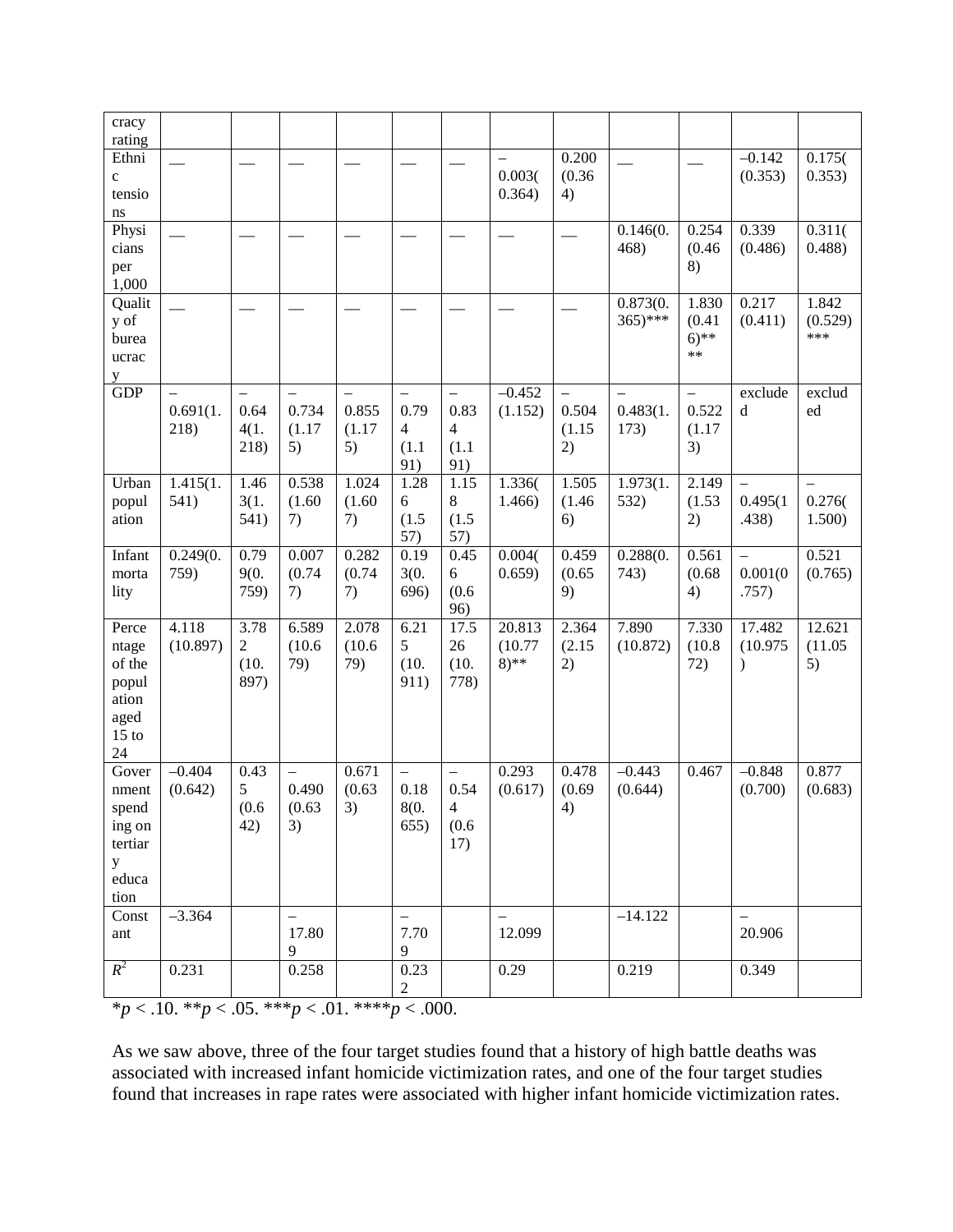When we operationalized culture of violence differently, we found that countries characterized by higher Amnesty International ratings (i.e., more violations) actually had significantly lower rates of child homicide. In addition, countries characterized by high values on the law and order traditions (i.e., sound political and court systems) had significantly higher levels of child homicide. In our analysis of other age groups (available on request), these same two culture of violence measures had the opposite effect on adult homicide victimization rates. We consider the implications of these findings in the next section.

The measure of access to health care, physicians per 1,000, was not statistically significant. The one target study that included this measure (Fiala & LaFree, 1988) arrived at the same result. Our measure of the strength of government agency intervention, quality of bureaucracy, was statistically significant for both male and female infant homicide victimization rates in Model 5 but remained significant only for male infant homicide victimization rates in Model 6. Higher values of quality of bureaucracy indicate better ratings, so this positive association between quality of bureaucracy and male homicide victimization rates may mean that efficient organizations are better at detecting infant homicide victimization that would have otherwise gone unrecognized.

None of the five control variables emerged as significant indicators of infant homicide victimization. Overall, *R*-square values account for a low proportion of the variation in infant homicide victimization  $(R2 = .35)$  in the model with all relevant variables included.

*F* tests indicated very little gender difference. For the infant homicide victimization, all significant regressors had the same effect for male and females, except quality of bureaucracy (*F*   $= 6.02$ ,  $p < .05$ ). The remaining significant indicators likely have the same effect for males and females.

### **Discussion and Conclusion**

Despite the fact that the homicide victimization rates of different age groups differ substantially, criminologists do not completely know how certain economic, social, and institutional variables affect the homicide rates of different age groups. What little is known in this area tends to be limited to the United States, with only a handful of studies addressing this issue across nations. Since the publications of Fiala and LaFree (1988), Gartner (1990, 1991), and Briggs and Cutright (1994), some age-specific determinants of infant homicide victimization at the cross-national level have been identified. Most other empirical studies on age-specific homicide victimization are micro-level studies aimed at description rather than explanation (S. J. Crittenden, 1995; Fein, 1979; Sorenson, Peterson, & Richardson, 1997; Wilczynski, 1995). The purpose of this article was to revisit the literature on longitudinal, international infant homicide victimization (a literature that has not produced a major published study in more than a decade) and to expand and deepen our understanding of the variables that predict infant homicide cross-nationally. Although the objective of this study was to expand and replicate the four existing studies in this area, the results of this research may contribute to the development of age-sensitive theories of victimization.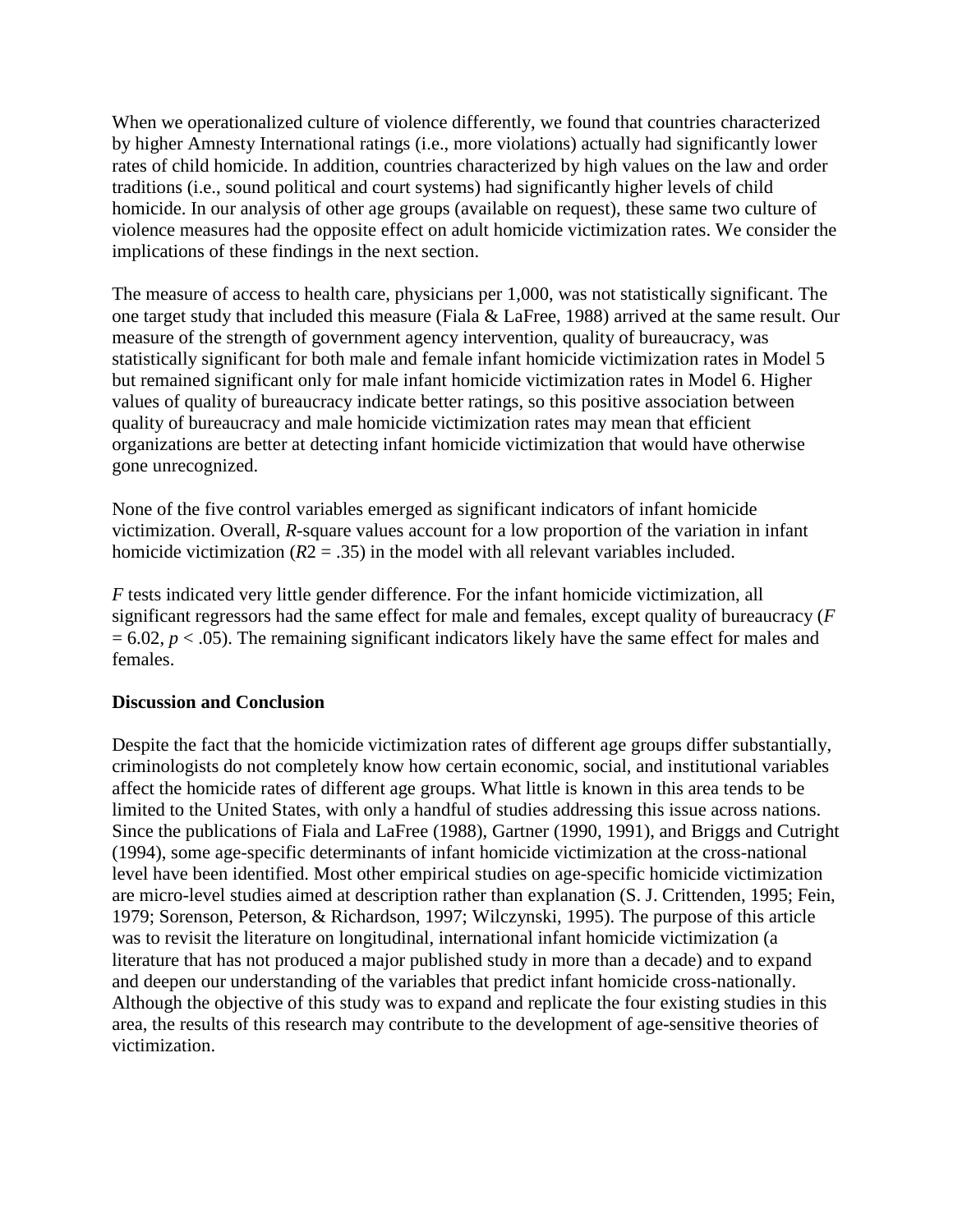The main focus of this article was to replicate the key findings from the four major existing quantitative studies on cross-national infant homicide victimization using an expanded sample of countries, a longer time series, more refined measures, additional variables, and an analytic framework that allowed us to test for gender differences. We organized our analysis around six questions presented at the front end of this article. This discussion centers on the first three of these questions, which constitute the three key findings from our analysis.

The first question in our study asked whether increases in female labor force participation were associated with significant increases in infant homicide victimization when tested with a longer time series and an expanded sample. Our findings in this analysis confirm the connection between female labor force participation and female infant homicide victimization rates. The implications of this consistent finding are far reaching. It is possible that the connection between female labor force and infanticide is a matter of resources, economic stress, the status of women in society, or guardianship. Surveillance and guardianship of infants may be an important indicator of infanticide but only to the extent that women, who are the usual capable guardians, are occupied by greater labor force participation.

The fact that women's economic status is such a universal finding warrants further study. It would be interesting to explore in more detail the extent to which infant homicide is bound up with women's social status. The practice of infanticide has often been interpreted as a signal of the desperation of women and is often regarded as being bound up with women's oppression throughout history (Laster, 1988). A recent study considered the association between availability of abortion and the homicide victimization of infants and toddlers. Sorenson, Wiebe, and Berk (2002) found that the legalization of abortion was associated with decreases in the homicide of toddlers but not of infants. Although modeling availability of abortion was not possible in this study, it is suggested that future research on infant homicide victimization consider the availability of abortion as an indicator of female social and economic status and explore the possible links between abortion and infant homicide.

Our second major question was whether increases in economic stress (as measured by low levels of social security spending) were associated with high rates of infant homicide victimization when we included different economic stress measures (inflation, Gini index, male unemployment, and government consumption), a longer time series, and an expanded sample. Our analysis found a positive relationship between income inequality and female infant homicide victimization. Whereas this is a consistent finding in the cross-national homicide literature, there are clear implications for infants in particular. Societies with extreme poverty may use infant homicide as a means to conserve resources, reduce economic strain, or improve the quality of life for the family (Lowenstein, 1997). This may be particularly true for infants who are deformed, infants who are illegitimate or motherless, female infants, or infants who are the result of multiple births (P. M. Crittenden & Craig, 1990). And as Fiala and LaFree (1988) found, the economic stress connected to infant homicide victimization may be particular to social structural conditions that affect the economic position of women. Economic stress may indeed influence infant homicide victimization rates, but it may be that only certain types of economic stress are relevant. It could be that alleviating economic stress through government social programs may be more important than addressing other types of economic stress, such as income disparity or unemployment. Increases in government support, such as family services, day care relief, and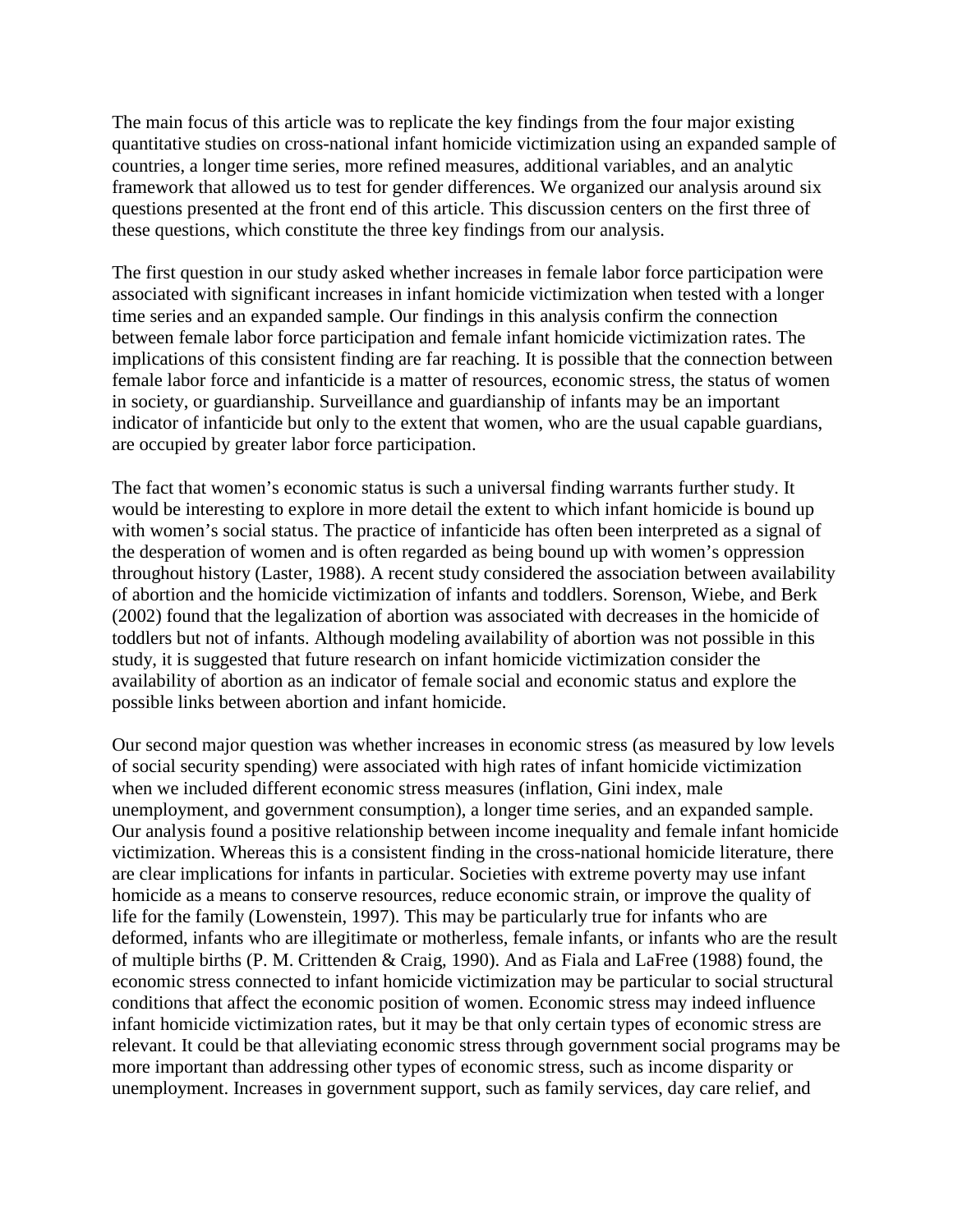other types of parental support, may mitigate some of the negative effect of the economic impact of women in the labor force. These findings are important because researchers are typically concerned with how economic stress might explain homicide victimization rates. It is likely that economic stress affects different demographic groups in different ways, playing out through a variety of complex institutional mechanisms.

Our third key question was whether culture of violence values are associated with increased levels of child homicide victimization across several culture of violence measures (Amnesty International rating, military expenditures, law and order tradition, democracy rating, and ethnic tensions), a longer time series, and an expanded sample. Our findings show that two culture of violence measures were significantly associated with infant homicide victimization but all in a direction opposite of expectations from prior research. Our results show that infant homicide victimization actually decreases in countries characterized by a culture of violence. The results from our analysis of adult homicide victimization rates (not reported here), show the opposite relationship. It appears that a culture of violence may indeed be a general precursor to homicide in spite of age, but the way in which this plays out may be very different depending on the age group. To the extent that a culture oriented toward violence fosters those conditions that increase homicide, infant homicide victimization actually declines in the presence of such cultural forces. Gartner (1991) discovered this relationship when looking at crime rates in industrialized countries from 1965 to 1980. She found violent crime increased rapidly, whereas infant homicide victimization actually declined by an average of 50% during the same time period.

This anomalous finding suggests that complex structural conditions are tied to infant homicide victimization. For example, it is possible that whereas adult homicide victimization is rooted in violent cultural norms, perhaps infant homicide stems from nonviolent social norms, particularly in the case of benevolent infanticide (mercy killing), where the goal may be to alleviate suffering, not to cause it.

One of the clues to understanding the negative relationship between a culture of violence and infant homicide may lie in the descriptive data for different countries. This negative relationship may be better explained by a case study approach. This approach might involve first separating out those countries that have high general homicide victimization rates but low infant homicide victimization rates against those countries that have high infant homicide victimization rates yet low general homicide victimization rates. Then an evaluation of cultural forces, as well as intersecting institutions and conditions, might shed some light on the relationship. As shown in Table 2, for example, many of the countries that have high infant homicide victimization rates can be characterized as generally nonviolent (e.g., Japan), yet some exhibit high rates of infant homicide victimization. On the other hand, in Latin American countries, infant homicide victimization rates are low in spite of a high overall homicide rate. The relatively low bivariate correlation between infant and adult homicide rates noted above  $(r = .026)$  underscores this point.

Finally, our culture of violence measures are very different from the ones used in the other four studies reviewed here. Our predecessors used war as a barometer for a culture of violence, operationalized at the number of battle deaths over time. Whereas we are in uncharted territory in developing new culture of violence measures, we intended for our measures of a culture of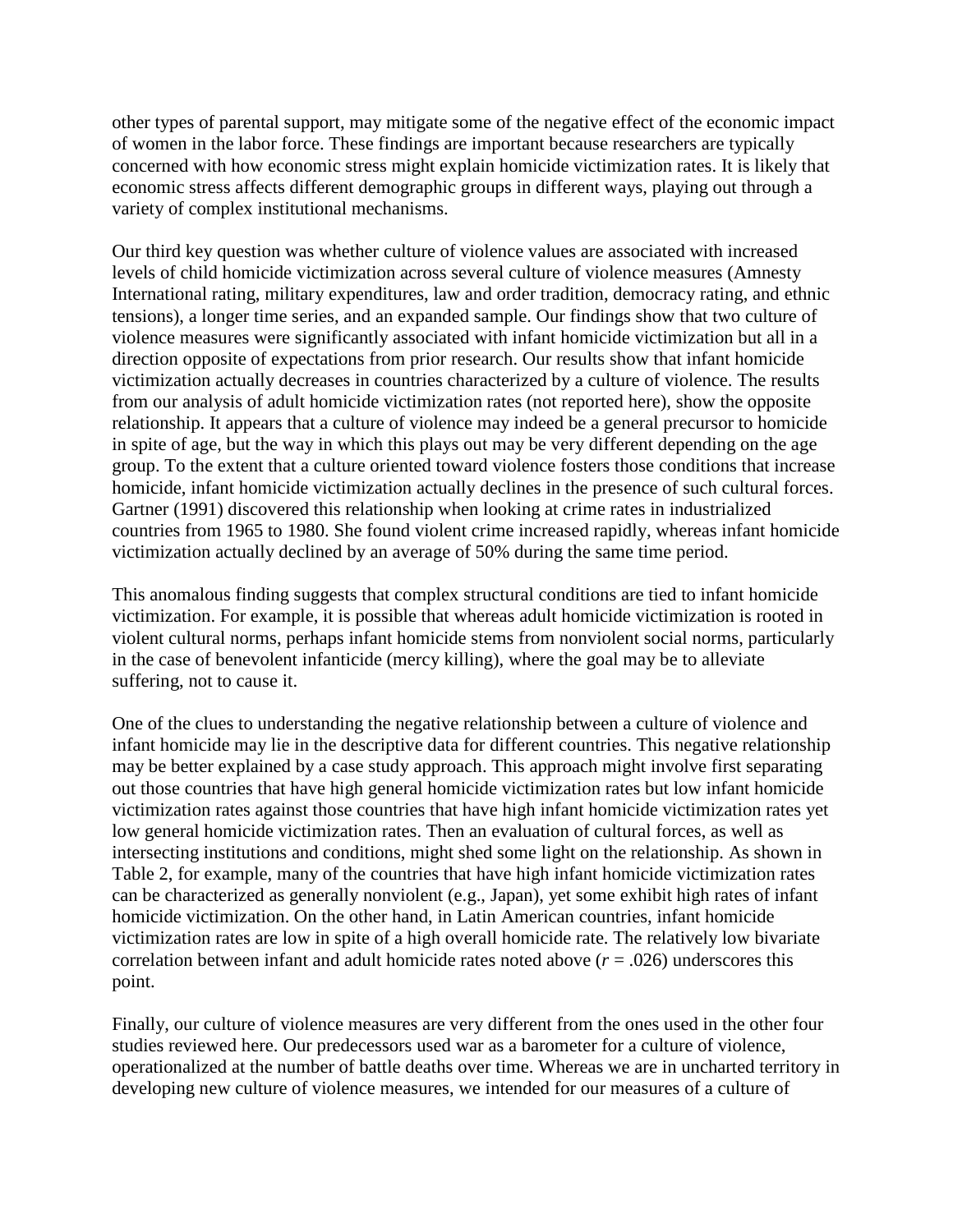violence to capture a range of tension, abuse, and corruption among nation-states. More exploration of appropriate culture of violence measures is clearly needed before we can be sure if our unique culture of violence finding is a "true" relationship or an artifact of the data. A question for further research is to investigate why these cultural forces are countervailing for various groups; that is why, how, and under what circumstances does a stronger culture of violence increase homicide rates in one demographic group while suppressing rates in another? Perhaps the source of infant homicide and the source of adult homicide are carried by two different currents. It is possible that a culture of violence actually serves as a protective factor for infants.

## **Notes**

1. There are more than 50 descriptive articles on child homicide victimization, produced mostly by the medical sciences. These articles tend to highlight patterns in child homicide victimization and raise questions and concerns, but they typically do not employ explanatory tests. For a recent example, see Pritchard and Buler (2003).

2. There is one current cross-national study of infant homicide victimization that is tangentially related to this study: Fuse and Crenshaw (2006). This study is cross-sectional and uses male-to female infant mortality ratio as a proxy for female infant homicide victimization. We thank one of the anonymous reviewers for bringing our attention to this study.

3. Although we are arguing that the same underlying processes of homicide victimization are at play regardless of economic development, it is possible that the level of economic development in a given country may affect the quality of homicide data through reporting and classification mechanisms.

4. Because male and female unemployment are so highly correlated, we were unable to use both measures. Males are still expected to be the breadwinner, so this measure is likely a better indicator of economic stress on the family.

5. Values close to 0 indicate greater equality, with 0 representing perfect equality and the value of 1 indicating perfect inequality.

6. Previous research has indicated that the measure of female labor force participation alone is not a satisfactory measure; the *type* of work women are engaged in may predict different outcomes (Hunnicutt & Broidy, 2004). Therefore, we include females employed in agriculture to capture a particular type of work. High percentages of females employed in agriculture likely reflect restricted opportunities for education as well as opportunities to work in industrial- or technical-oriented jobs.

7. For all of the ordinal variables, higher values indicate better ratings, except for the Amnesty International rating, where lower values indicate better ratings. We chose not to recode this variable to avoid any confusion in its interpretation, because it is a widely used indicator. So we expect a positive relationship between Amnesty International rating and the dependent variables,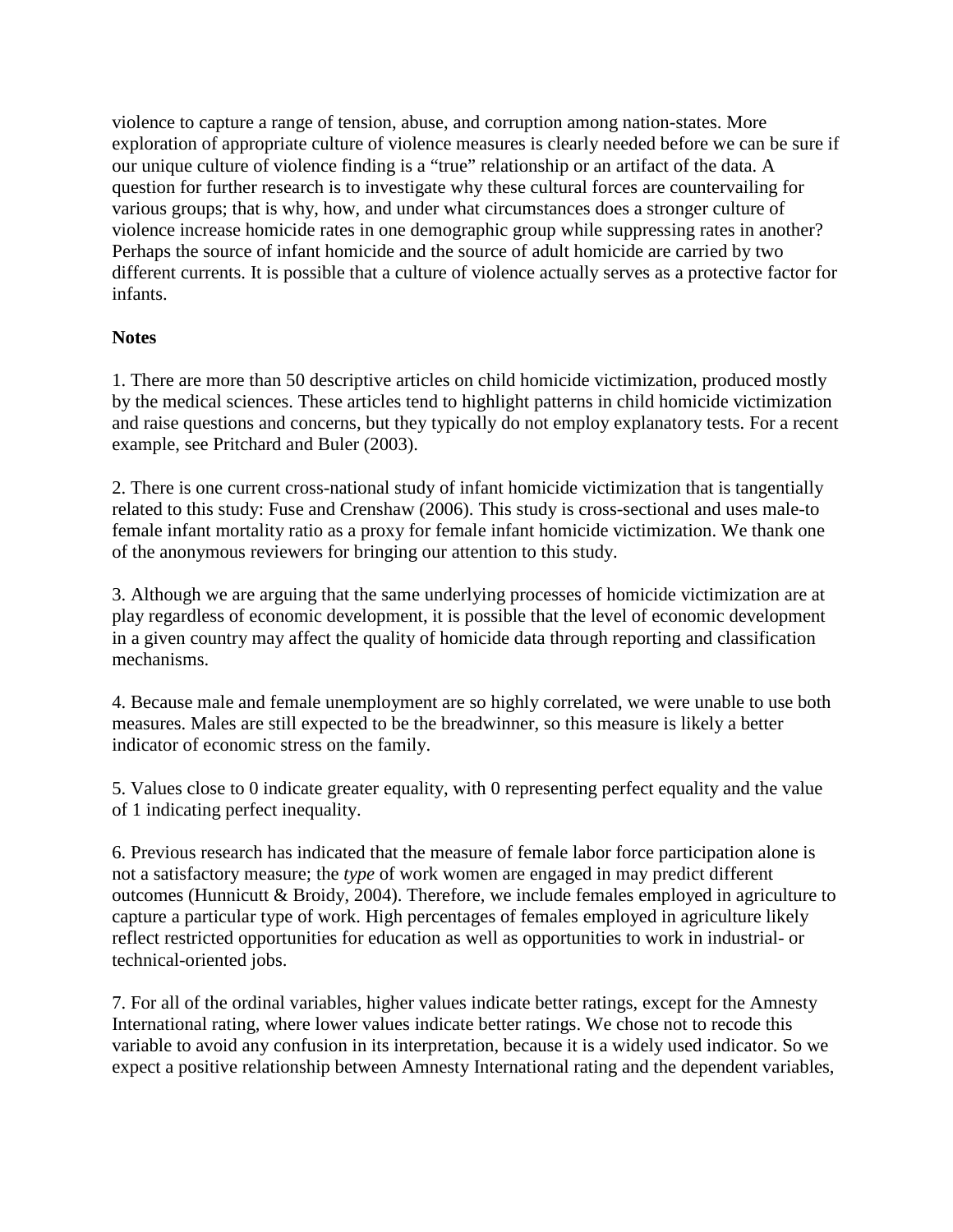whereas we expect a negative association between the remaining ordinal variables and the dependent variables.

8. Lower values indicate better ratings. "This is an index of personal integrity abuse or political terror that ranges from 1 to 5. These values were generated by the use of particular standards developed by Gastil (1980), frequently known as political terror scales. The ratings were derived from country profiles included in the Amnesty International Reports" (Poe & Tate, 1994, p. 15).

9. "Higher values indicate better ratings. Values range from 0 to 6. Lower ratings are given to countries where racial and nationality tensions are high because opposing groups are intolerant and unwilling to compromise. Higher ratings are given to countries where tensions are minimal, even though such differences may still exist" (Knack & Keefer, 1998, p. 2).

10. Higher values indicate better ratings. This measure ranges from 0 to 10, where higher ratings indicate greater openness of institutions and more democratic operations.

11. "Higher values indicate better ratings. Values range from 0 to 6. High scores indicate an established mechanism for recruitment and training, autonomy from political pressure, and strength and expertise to govern without drastic changes in policy or interruptions in government services when governments change" (Knack & Keefer, 1998, p. 3).

12. We thank our anonymous reviewers for bringing these last two points to our attention.

13. We used generalized least squares because problems of autoregression and heteroskedasticity were evident in the diagnostic phase, as ordinary least squares would not be appropriate in light of the violation of the regression assumptions.

### **References**

Archer, D., & Gartner, R. (1984). *Violence and crime in cross-national perspective*. New Haven, CT:Yale University Press.

Baron, L. (1993). Gender equality and child homicide: A state level analysis. In A. Wilson (Ed.), *Homicide: The victim/offender connection* (pp. 207-225), Cincinnati, OH: Anderson.

Briggs, C. M., & Cutright, P. (1994). Structural and cultural determinants of child homicide: A crossnational analysis. *Violence and Victims, 9,* 3-16.

Brown, K. D., & Lynch, M. A. (1995). The nature and extent of child homicide and fatal abuse. *Child Abuse Review, 4,* 309-316.

Christoffel, K. K., Anzinger, N. K., & Amari, M. (1983). Homicide in childhood: Distinguishable patterns of risk related to developmental levels of victims. *The American Journal of Forensic Medicine and Pathology, 4,* 129-135.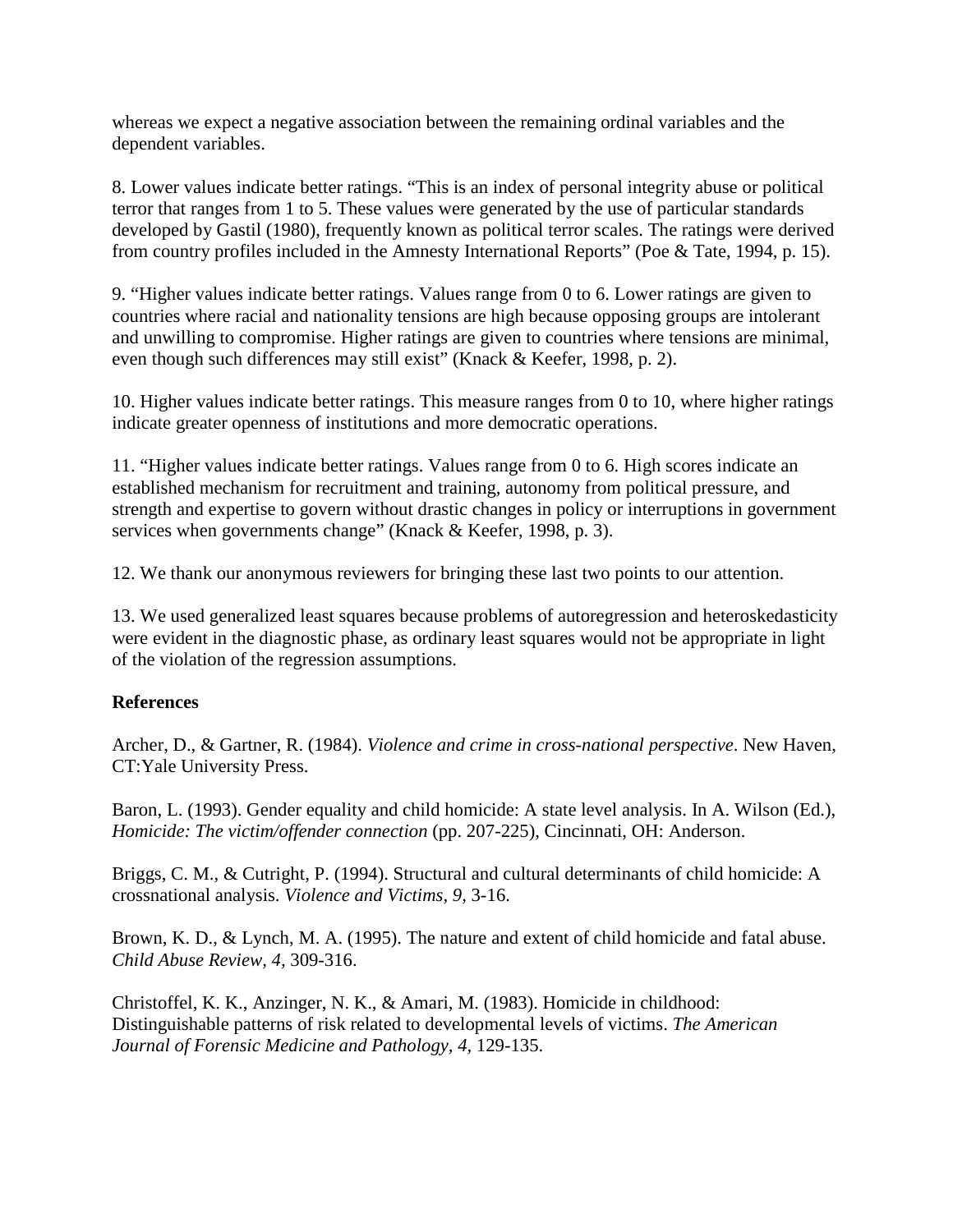Christoffel, K. K., & Liu, K. (1983). Homicide death rates in childhood in 23 developed countries: U.S. rates atypically high. *Child Abuse and Neglect, 7,* 339-345.

Crittenden, P. M., & Craig, S. E. (1990). Developmental trends in the nature of child homicide. *Journal of Interpersonal Violence, 5,* 202-216.

Crittenden, S. J. (1995). Fatal child abuse: How preventable is it? *Child Abuse Review, 4,* 318- 328.

Deininger, K., & Squire, L. (1999). Measuring income inequality: A new database. *World Bank Economic Review*, *10*(3), 565-591.

Fein, L. G. (1979). Can child fatalities, end product of child abuse, be prevented? *Children and Youth Services Review, 1,* 31-55.

Fiala, B., & LaFree, G. (1988). Cross-national determinants of child homicide. *American Sociological Review, 53,* 432-445.

Finkelhor, D. (1997). The homicides of children and youth: A developmental perspective. In G. K. Kantor & J. L. Jasinski (Eds.), *Out of the darkness: Contemporary perspective on family violence* (pp. 17-34). Thousand Oaks, CA: Sage.

Finkelhor, D., & Ormrod, R. (2001). Homicides of children and youth. *OJJDP Juvenile Justice Bulletin*.

Washington, DC: U.S. Department of Justice, Office of Juvenile Justice and Delinquency Prevention.

Fuse, K., & Crenshaw, E. M. (2006). Gender imbalance in infant mortality: A cross-national study of social structure and female infanticide. *Social Science and Medicine, 62,* 360-374.

Gartner, R. (1990). The victims of homicide: A temporal and cross-national comparison. *American Sociological Review, 55,* 92-106.

Gartner, R. (1991). Family structure, welfare spending, and child homicide in developed democracies. *Journal of Marriage and Family, 53,* 231-240.

Gurr, T., & Jaggers, K. (1998). *Polity98 project*. Retrieved April 9, 2007, from http://www.bsos.umd.edu/cidcm/polity/

Hunnicutt, G., & Broidy, L. M. (2004). Liberation and economic marginalization: A reformulation and test of (formerly?) competing models. *Journal of Research in Crime and Delinquency, 41,* 130-155.

*International historical statistics*. (1998). New York: Macmillan.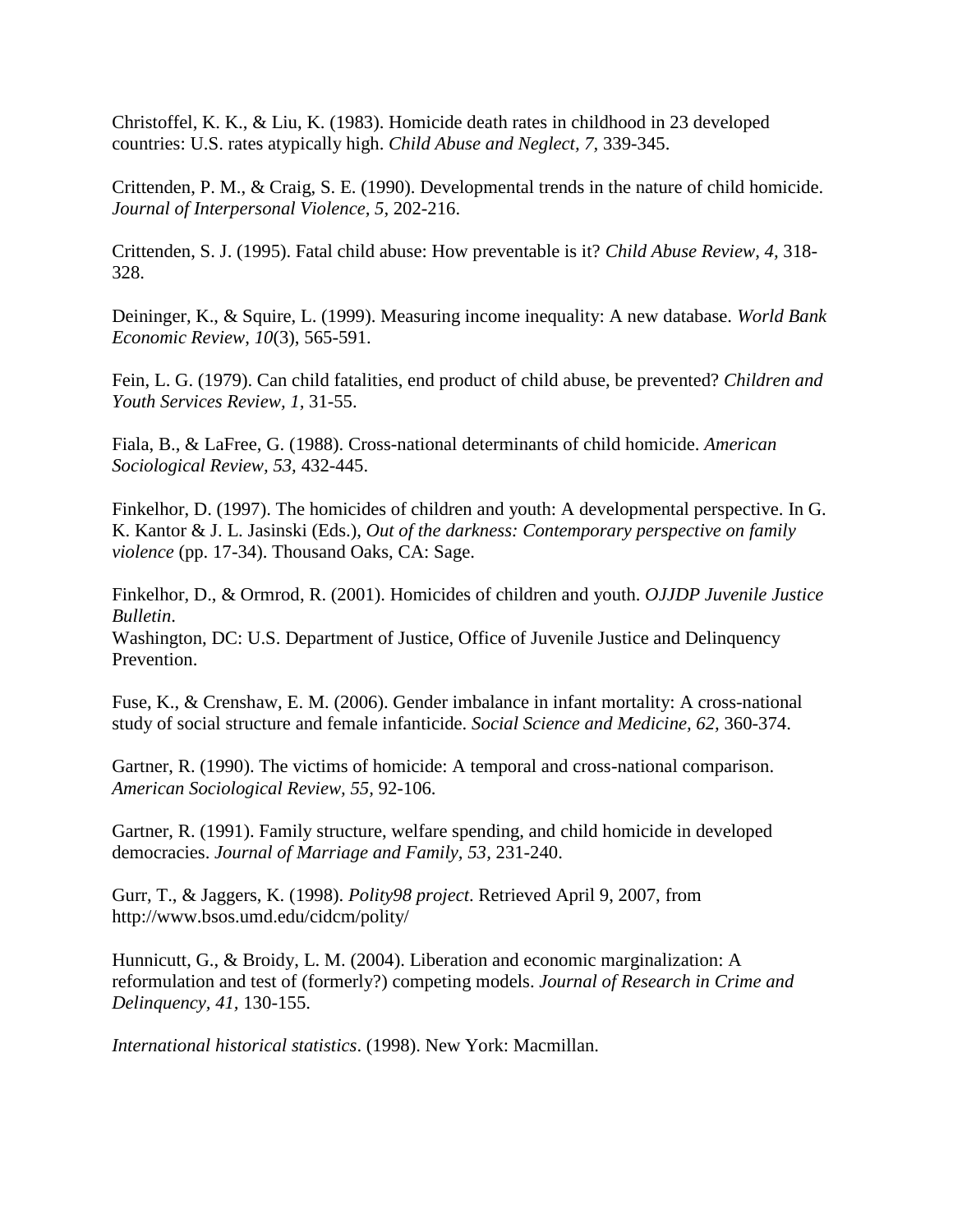Knack, S., & Keefer, P. (1998). *IRIS-3: File of International Country Risk Guide (ICRG) data*  [Data file]. Available from Data, Government, and Geographic Information Services Web site, http://ssdc.ucsd.edu/ssdc/iri00001.html

LaFree, G. (1999). A summary and review of cross-national comparative studies of homicide. In M. D. Smith & M. A. Zahn (Eds.), *Homicide: A sourcebook of social research* (pp. 125-147). London: Sage.

Laster, K. (1988). Infanticide: A litmus test for feminist criminological theory. *Australian and New Zealand Journal of Criminology, 22,* 151-166.

Lee, M. R., & Bankston, W. B. (1999). Political structure, economic inequality, and homicide: A crossnational analysis. *Deviant Behavior, 19,* 27-55.

Levine, M., Freeman, J., & Compaan, C. (1994). Maltreatment-related fatalities: Issues of policy and prevention. *Law and Policy, 16,* 449-471.

Lowenstein, L. F. (1997). Infanticide—a crime of desperation. *The Criminologist, 21,* 81-92.

Marvel, T. B., & Moody, C. E. (1999). Female and male homicide victimization rates: Comparing trends and regressors. *Criminology, 37,* 879-901.

Neapolitan, J. (1996). Cross-national crime data: Some unaddressed problems. *Journal of Crime and Justice, 19*(1), 95-112.

Organisation for Economic Co-operation and Development. (1999). *OECD world economic indicators*. Retrieved April 9, 2007, from the OECD Web site: http://www.oecd.org

Poe, S. C., & Tate, C. N. (1994). Repression of human rights to personal integrity in the 1980s: A global analysis. *American Political Science Review*, *88*, 873-900. Retrieved 5, 2001, from http://www.psci.unt.edu/ihrsc/

Pritchard, C., & Buler, A. (2003). A comparative study of children and adult homicide rates in the USA and the major western countries, 1974-1999: Grounds for concern? *Journal of Family Violence, 18,* 341-350.

Rodriguez, F. S., & Smithey, M. (1999). Infant and adult homicide: Incompatibility of predictive models. *Homicide Studies, 3*, 170-184.

Shen, C., & Williamson, J. B. (1997). Child mortality, women's status, economic dependency, and state strength: A cross-national study of less developed countries. *Social Forces, 76,* 667- 700.

Smith, M. D., & Brewer, V. E. (1995). Female status and the gender gap in U.S. homicide victimization. *Violence Against Women, 1*, 339-350.